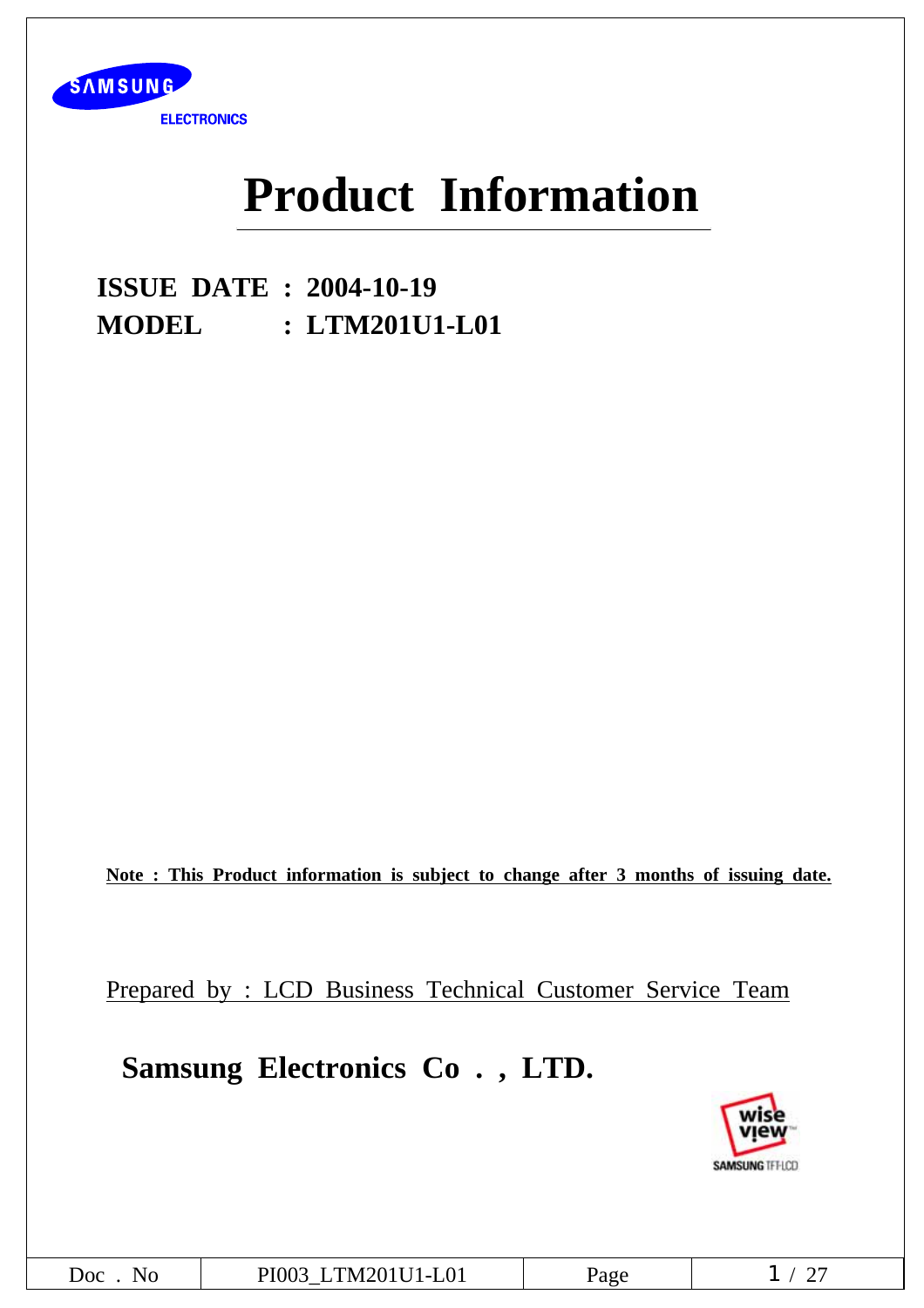# **Contents**

| General Description                                                                 |                                                                                                                                                                                     |      | --------------------------- (3)      |
|-------------------------------------------------------------------------------------|-------------------------------------------------------------------------------------------------------------------------------------------------------------------------------------|------|--------------------------------------|
| 1.1<br>1.2                                                                          | 1. Absolute Maximum Ratings<br>Absolute Ratings Of Environment<br>Electrical Absolute Ratings                                                                                       |      | -------------------------- (4)       |
| 2. Optical Characteristics                                                          |                                                                                                                                                                                     |      | ---------------------------------(6) |
|                                                                                     | 3. Electrical Characteristics<br>3.1 TFT LCD Module<br>3.2 Back-light Unit                                                                                                          |      | --------------------------- (11)     |
| 4. Block Diagram                                                                    | 4.1 TFT LCD Module<br>4.2 Back-light Unit                                                                                                                                           |      | ---------------------------- $(13)$  |
| 5.1 Input Signal                                                                    | 5. Input Terminal Pin Assignment<br>5.2 LVDS Interface (1)<br>5.3 LVDS Interface (2)<br>5.4 Back-light Unit<br>5.5 Input Signals, Basic Display Colors and Gray Scale of Each Color |      | ---------------------------- $(14)$  |
| 6. Interface Timing                                                                 | 6.1 Timing Parameters (DE only mode)<br>6.2 Timing Diagrams of interface Signal (DE only mode)<br>6.3 Power ON/OFF Sequence                                                         |      | ---------------------------- $(21)$  |
| 7. Outline Dimension                                                                |                                                                                                                                                                                     |      | --------------------------- $(24)$   |
| 8. General Precaution<br>8.1 Handling<br>8.2 Storage<br>8.3 Operation<br>8.4 Others |                                                                                                                                                                                     |      | (26)<br>-------------                |
| Doc. No                                                                             | PI003_LTM201U1-L01                                                                                                                                                                  | Page | 2/27                                 |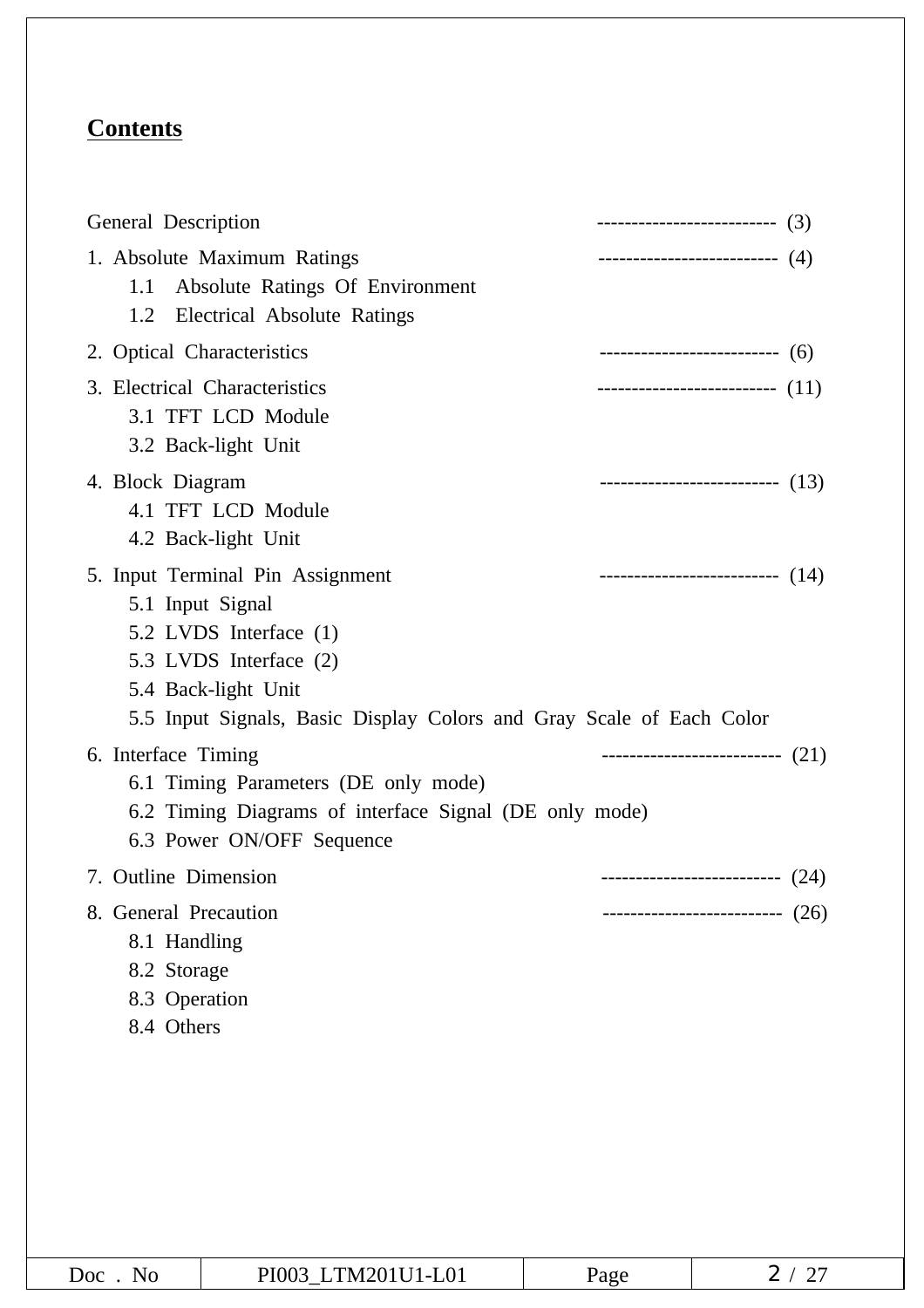### **General Description**

#### **\* Description**

LTM201U1-L01 is a color active matrix TFT (Thin Film Transistor) liquid crystal display (LCD) that uses amorphous silicon TFTs as switching devices. This model is composed of a TFT LCD panel, a driver circuit and a back-light system. The resolution of a 20.1" contains 1600 x 1200 pixels and can display up to 16.7 million colors with wide viewing angle of 89° or higher in all directions. (Vertical viewing angle : 178° , Horizontal viewing angle : 178°)

#### **\* Features**

- High contrast ratio, high aperture structure
- SPVA(Super Patterned Vertical Alignment) Mode
- Wide viewing angle  $(\pm 178^\circ)$
- High speed response
- UXGA(1600 x1200)
- Replaceable 2 triple CCFTs (Cold Cathode Fluorescent Tube)
- Low Power consumption
- DE only mode
- Narrow bezel and compact design

#### **\* Applications**

Workstation & desktop monitors

Display terminals for AV application products

Monitors for industrial machine and medical application products

\* If the module is used to other applications besides the above, please contact SEC in advance.

#### **\* General information**

| Items             | Specification                       | Unit   | <b>Note</b> |
|-------------------|-------------------------------------|--------|-------------|
| Display area      | $408(H)$ x 306(V)                   | mm     |             |
| Driver element    | a-Si TFT active matrix              |        |             |
| Display colors    | $16.7M$ (true 8-bit)                | colors |             |
| Number of pixels  | 1600 x 1200                         | pixel  |             |
| Pixel arrangement | RGB vertical stripe                 |        |             |
| Pixel pitch       | $0.255(H)$ x $0.255(W)$             | mm     |             |
| Display mode      | Normally Black                      |        |             |
| Surface treatment | Haze $44\%$ , Hard - coating $(3H)$ |        |             |
|                   |                                     |        |             |

| $\mathsf{L} \cap C$<br>N<br>1 J L | .<br>$-L01$<br>K<br>'NA<br>. |  |
|-----------------------------------|------------------------------|--|
|                                   |                              |  |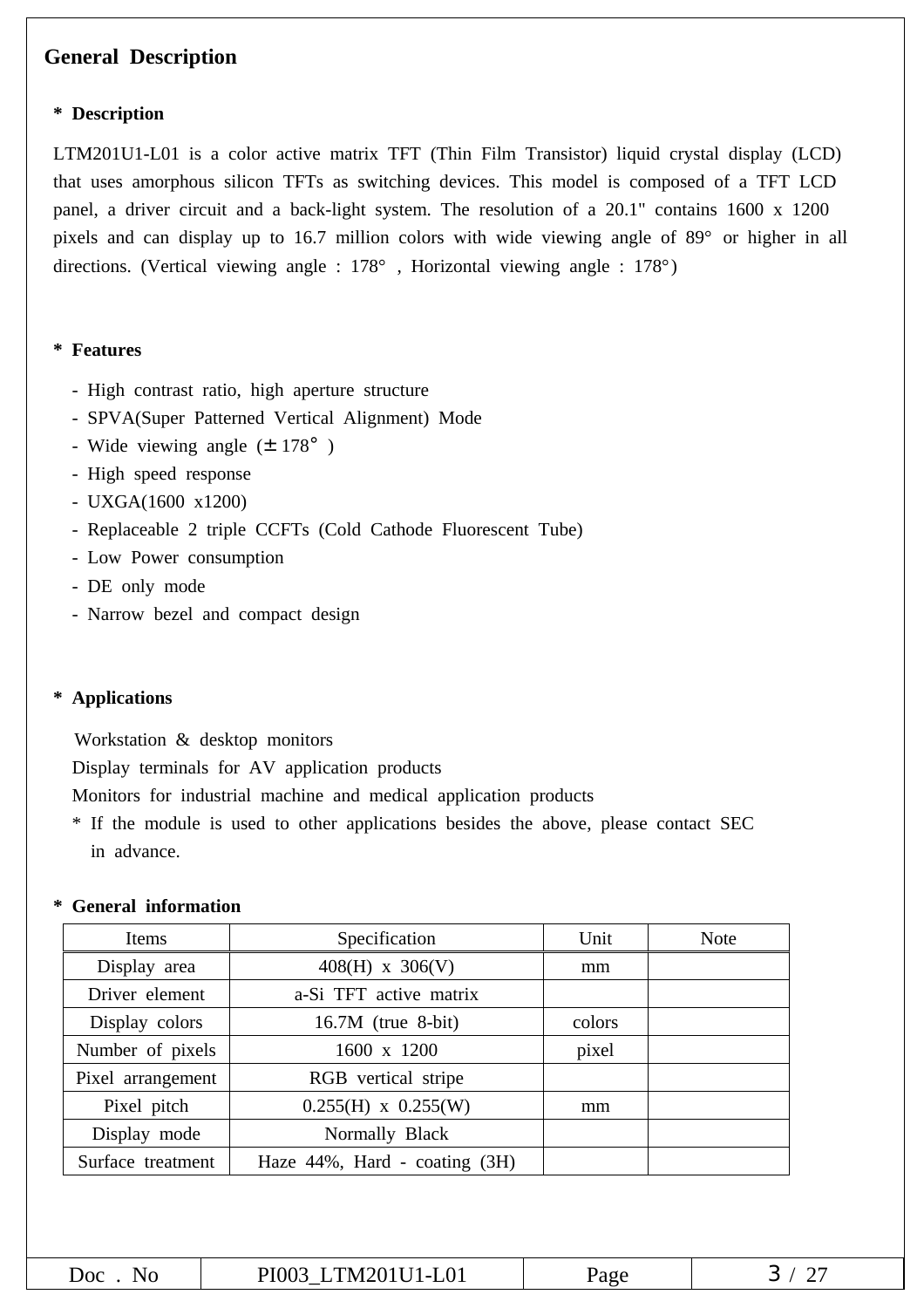#### **\* Mechanical information**

|        | Item          | Min.                     | Typ.                     | Max.                     | <b>Note</b> |
|--------|---------------|--------------------------|--------------------------|--------------------------|-------------|
| Module | Horizontal(H) | $\overline{\phantom{a}}$ | 432.0                    | $\overline{\phantom{0}}$ | mm          |
| size   | Vertical(V)   | $\overline{\phantom{a}}$ | 331.5                    | -                        | mm          |
|        | Depth(D)      | $\overline{\phantom{a}}$ | $\overline{\phantom{0}}$ | 25.5                     | mm          |
|        | Weight        | -                        | -                        | 3,300                    | g           |

## **1. Absolute Maximum Ratings**

1.1 Absolute ratings of environment

| Item                                                 | Symbol                      | Min.  | Max. | Unit | <b>Note</b> |
|------------------------------------------------------|-----------------------------|-------|------|------|-------------|
| Storage temperature                                  | $\mathrm{T}_{\mathrm{STG}}$ | $-20$ | 65   |      | (1)         |
| Operating temperature<br>(Glass surface temperature) | <b>TOPR</b>                 | 0     | 50   |      | (1)         |
| Shock (non - operating)                              | Snop                        |       | 50   | G    | (2),(4)     |
| Vibration (non - operating)                          | Vnop                        |       | 1.5  | G    | (3),(4)     |

Note (1) Temperature and relative humidity range are shown in the figure below. 90 % RH Max. (  $40 °C \geq Ta$  )

Maximum wet-bulb temperature at 39 °C or less. (Ta > 40 °C) No condensation.

- (2) 11ms, sine wave, one time for  $\pm X$ ,  $\pm Y$ ,  $\pm Z$  axis
- (3) 10-300 Hz, Sweep rate 10min, 30min for X,Y,Z axis
- (4) At vibration and shock test, the fixture which holds the module to be tested has to be hard and rigid enough so that the module would not be twisted or bent by the fixture.

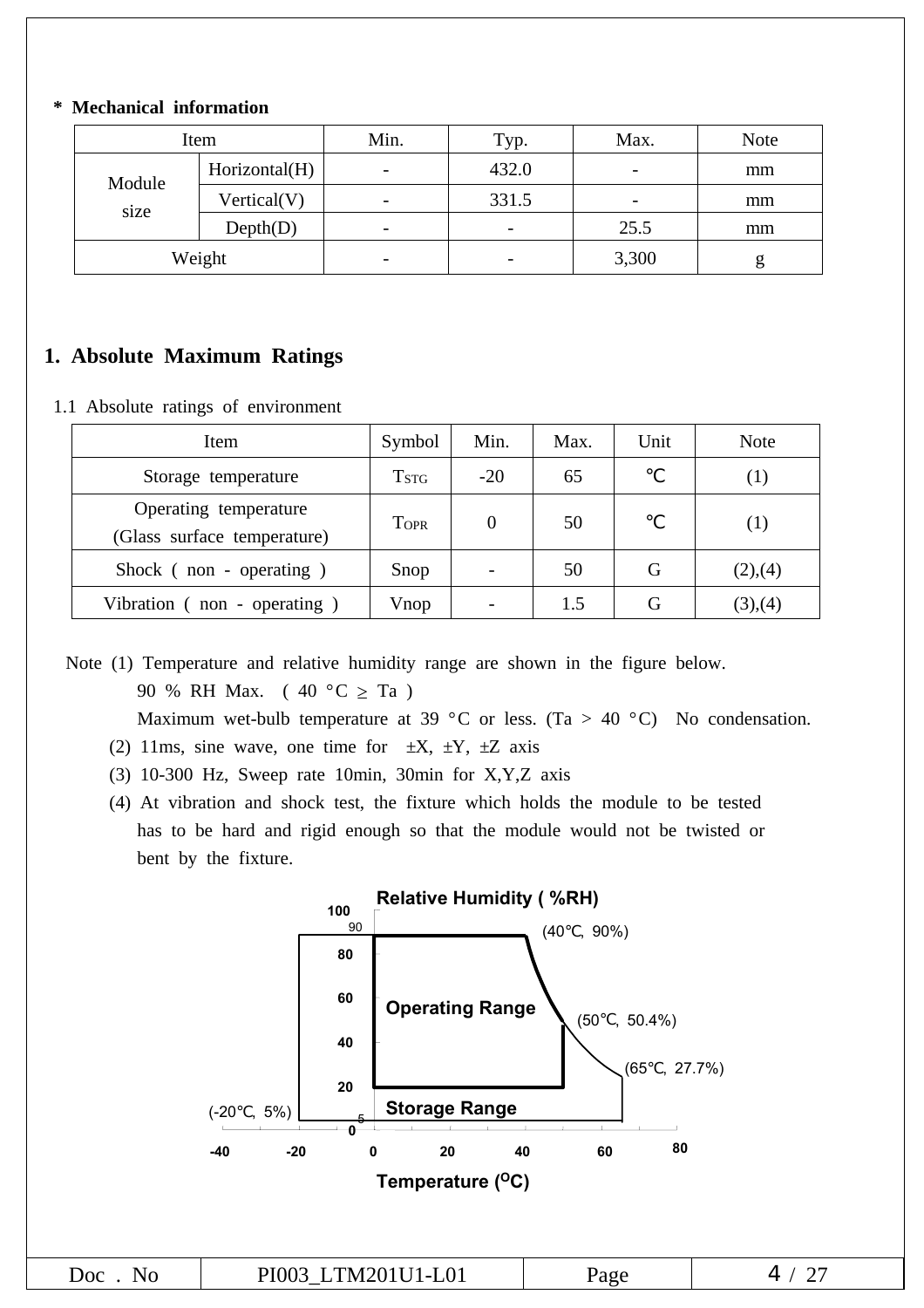#### 1.2 ELECTRICAL ABSOLUTE RATINGS

#### (1) TFT LCD Module  $(Vss = GND = 0 V)$

|                      |        |               |      | .    | ___  |  |
|----------------------|--------|---------------|------|------|------|--|
| Item                 | Symbol | Min.          | Max. | Unit | Note |  |
| Power Supply Voltage | Vdd    | $V$ ss- $0.5$ |      |      |      |  |
|                      |        |               |      |      |      |  |

NOTE (1) Within Ta ( $25 \pm 2$  °C)

(2) BACK-LIGHT UNIT (Ta =  $25 \pm 2$ °C)

| Item           | Symbol | Min. | Max. | Unit. | <b>Note</b> |
|----------------|--------|------|------|-------|-------------|
| Lamp Current   | ட      | 4.0  | 8.0  | mArms | (1),(2)     |
| Lamp Frequency | ΙL     | 40   | 80   | kHz   |             |

NOTE (1) Permanent damage to the device may occur if maximum values are exceeded. Functional operation should be restricted to the conditions described under Normal Operating Conditions.

(2) Specified values are for a single lamp (Refer to the Note (1) in the page 12 for further information).

| 'LUI<br>1100<br>. PITHEOLOF PAS<br>-- |
|---------------------------------------|
|---------------------------------------|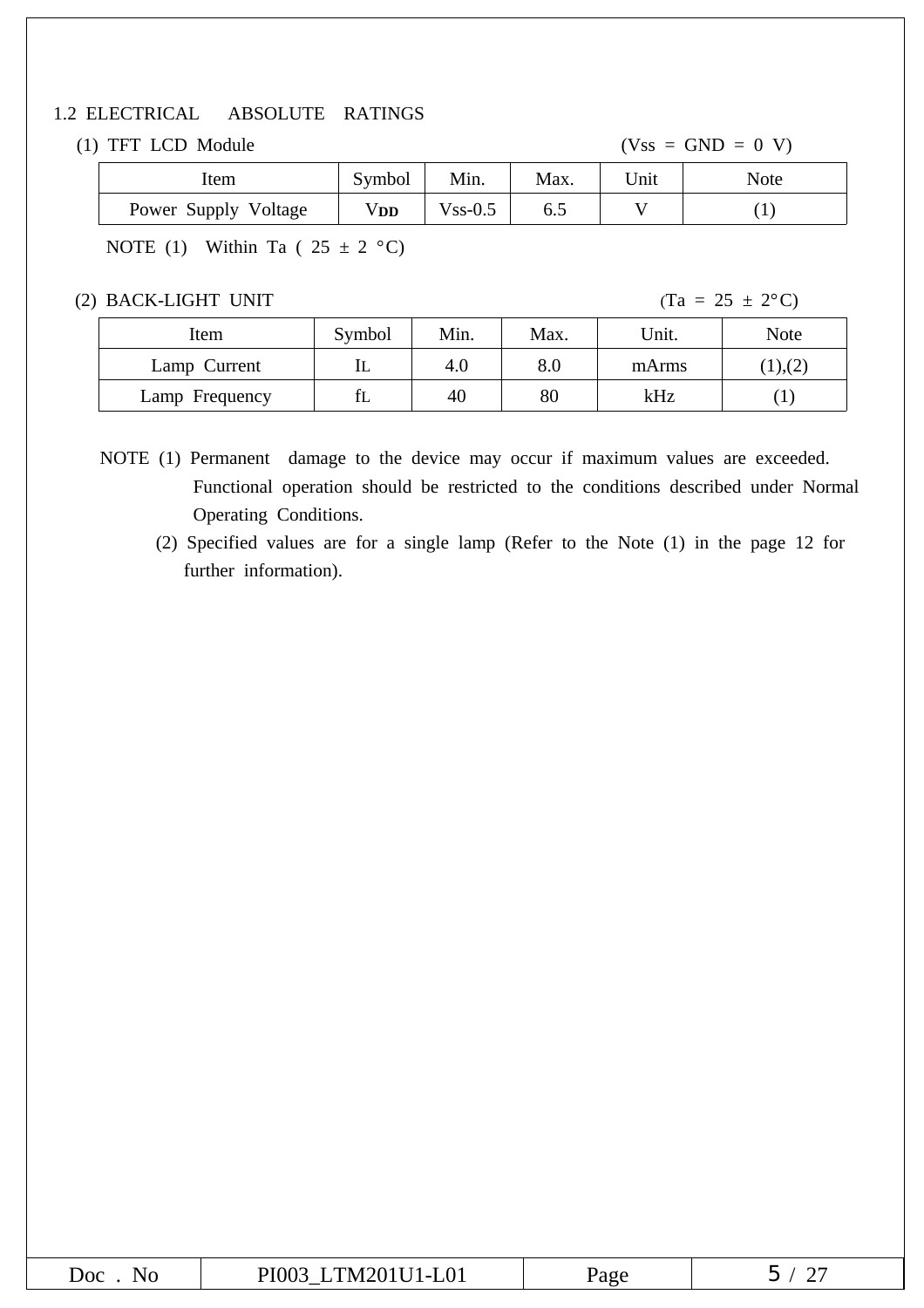# **2. Optical Characteristics**

The following items are measured under stable conditions. The optical characteristics should be measured in a dark room or equivalent state with the methods shown in Note (1).

Measuring equipment : TOPCON BM-5A, BM-7, PHOTO RESEARCH PR650 Eldim EZ-Contrast

(Inverter Freq. : 45kHz)  $*$  Ta = 25  $\pm$  2°C, VDD=5V, fv= 60Hz, f<sub>DCLK</sub>=61.125MHz, IL = 7.5mArms

| Item                                          |         | Symbol     | Condition            | Min.                     | Typ.  | Max.                     | Unit    | <b>Note</b>    |
|-----------------------------------------------|---------|------------|----------------------|--------------------------|-------|--------------------------|---------|----------------|
| Contrast Ratio<br>(Center of screen)          |         | C/R        |                      |                          | 700   | $\overline{\phantom{a}}$ |         | (3)<br>$BM-5A$ |
| Response                                      | Rising  | <b>Tr</b>  |                      |                          | 16    |                          |         | (4)            |
| Time                                          | Falling | <b>Tf</b>  |                      |                          |       |                          | msec    | $BM-7$         |
| Luminance of White<br>(Center of screen)      |         | YL         | Normal<br>$\phi = 0$ |                          | 300   | $\overline{a}$           | cd/m2   | (5)<br>BM-5A   |
|                                               |         | Rx         | $\theta = 0$         |                          | 0.640 | $\overline{\phantom{a}}$ |         |                |
|                                               | Red     | <b>Ry</b>  |                      | $\overline{\phantom{a}}$ | 0.330 | $\overline{\phantom{a}}$ |         |                |
|                                               |         | <b>Gx</b>  | Viewing              | $\blacksquare$           | 0.300 | $\overline{\phantom{a}}$ |         |                |
| Green<br>Color                                |         | Gy         | Angle                |                          | 0.600 | $\overline{a}$           |         | (6)            |
| Chromaticity                                  |         | <b>Bx</b>  |                      | $\overline{\phantom{a}}$ | 0.150 | $\overline{\phantom{0}}$ |         | PR650          |
| (CIE 1931)                                    | Blue    | By         |                      | $\overline{\phantom{a}}$ | 0.060 | $\overline{\phantom{m}}$ |         |                |
|                                               |         | <b>Wx</b>  |                      |                          | 0.313 | $\overline{a}$           |         |                |
|                                               | White   | Wy         |                      | $\overline{\phantom{0}}$ | 0.329 | $\overline{\phantom{0}}$ |         |                |
|                                               |         | $\theta$ L |                      |                          | 89    | $\qquad \qquad -$        |         |                |
| Viewing                                       | Hor.    | $\theta$ R |                      |                          | 89    | $\qquad \qquad -$        |         | (7)            |
| Angle                                         |         | $\phi$ H   | $CR \ge 10$          |                          | 89    |                          | Degrees | BM-5A          |
|                                               | Ver.    | $\phi$ L   |                      | $\overline{\phantom{a}}$ | 89    | $\overline{\phantom{a}}$ |         |                |
| <b>Brightness</b><br>Uniformity<br>(9 points) |         | Buni       |                      |                          |       | 25                       | $\%$    | (8)<br>BM-5A   |

| $\boldsymbol{r} \wedge \boldsymbol{\wedge}$ $\boldsymbol{\wedge}$ $\boldsymbol{\wedge}$ $\boldsymbol{\wedge}$<br>$\sim$ $\sim$<br>.<br>N<br>'JU L<br>____ | age<br><u>_</u> |  |
|-----------------------------------------------------------------------------------------------------------------------------------------------------------|-----------------|--|
|-----------------------------------------------------------------------------------------------------------------------------------------------------------|-----------------|--|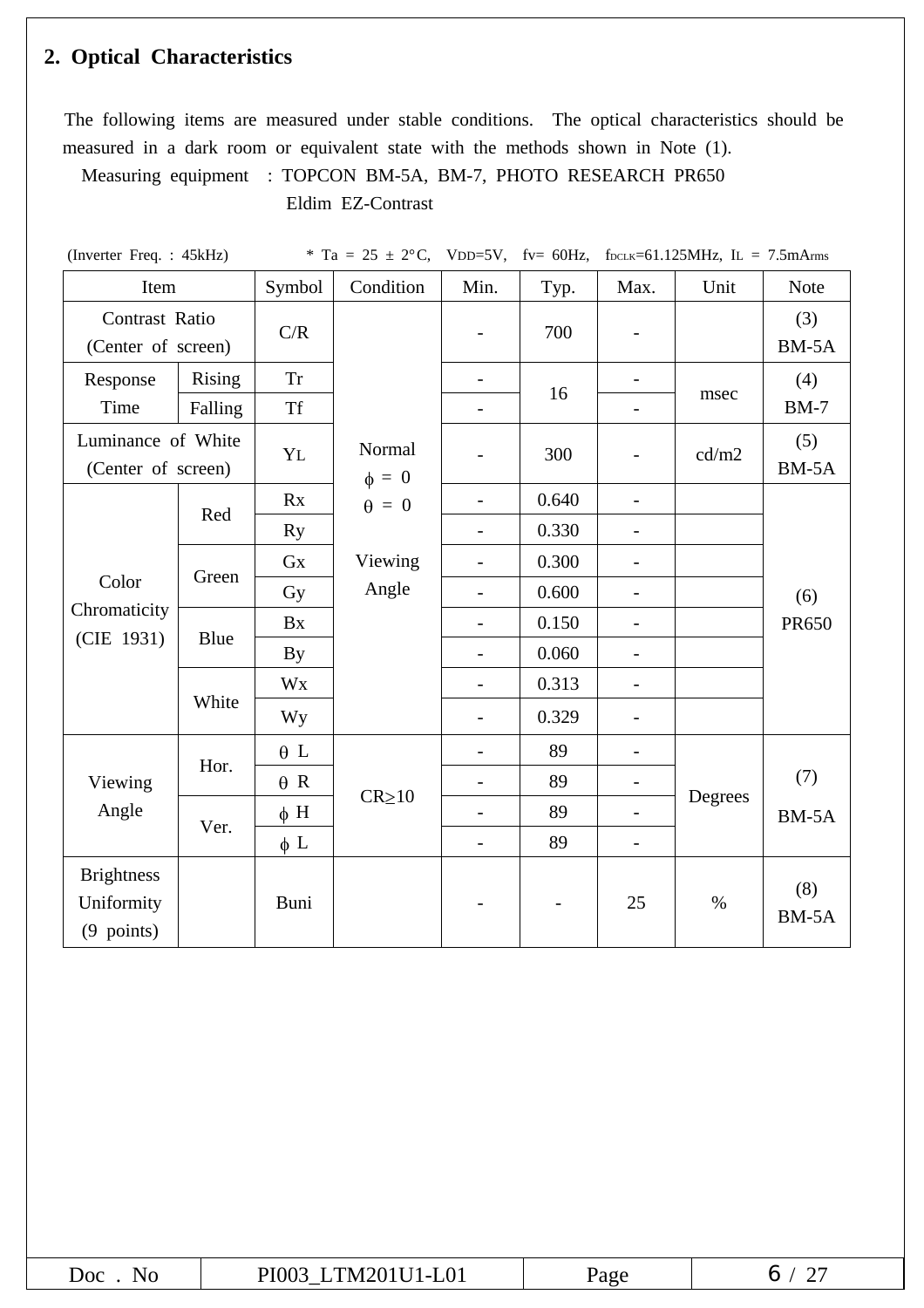Note 1) Test Equipment Setup

The measurement should be executed in a stable, windless and dark room between 30min and 40min after lighting the back-light at the given temperature for stabilization of the back-light. This should be measured in the center of screen.

Single lamp current : 7.5mA (Refer to the note(1) in the page 12 for more information.) Environment condition : Ta =  $25 \pm 2$  °C







Doc . No | PI003\_LTM201U1-L01 | Page | 7 / 27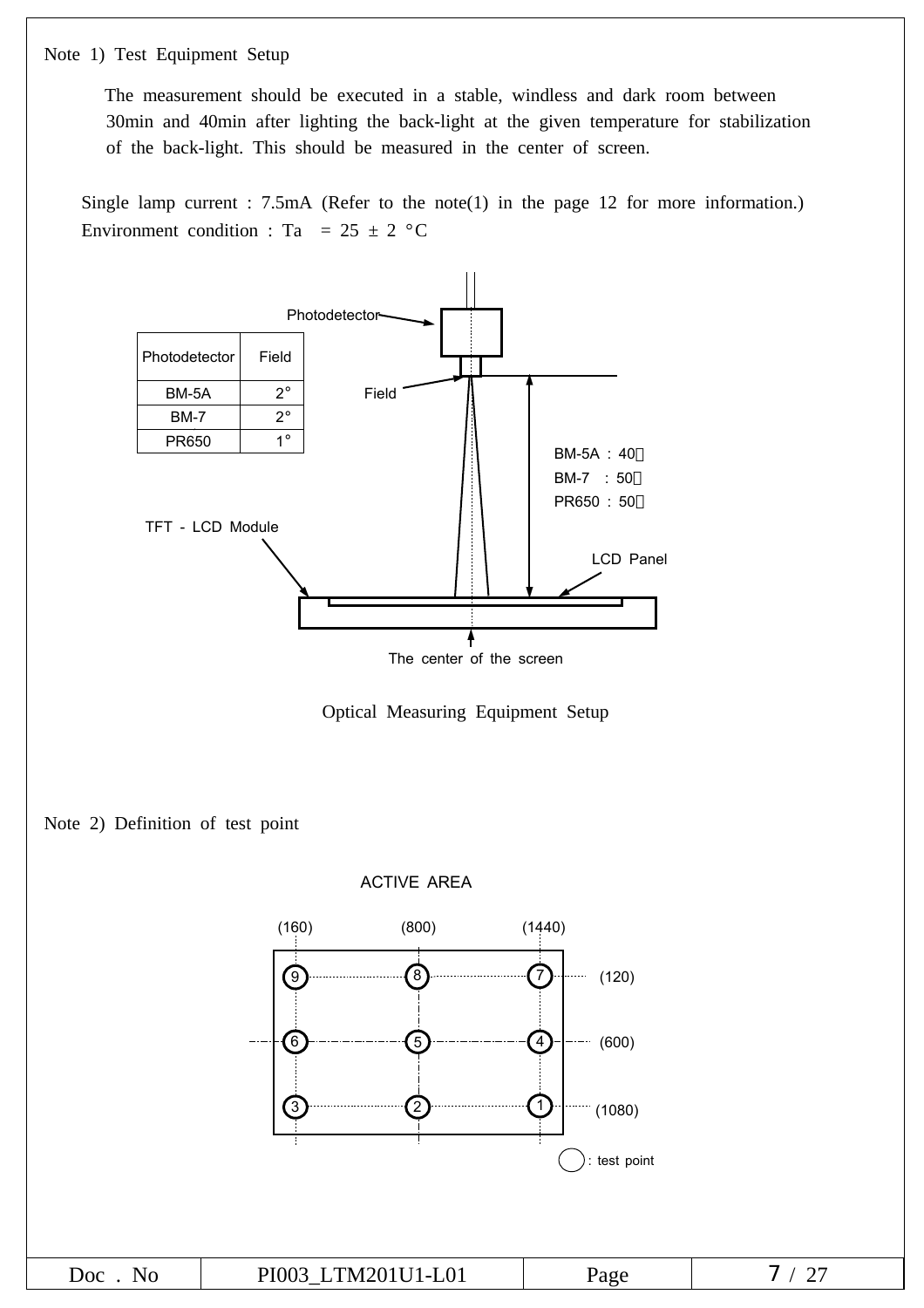

| TM201II1-L01<br>JOC<br>NU.<br>⊣∪⊥ | $\sim$ $\sim$ $\sim$<br>$\mathbf{u}$ |  |
|-----------------------------------|--------------------------------------|--|
|-----------------------------------|--------------------------------------|--|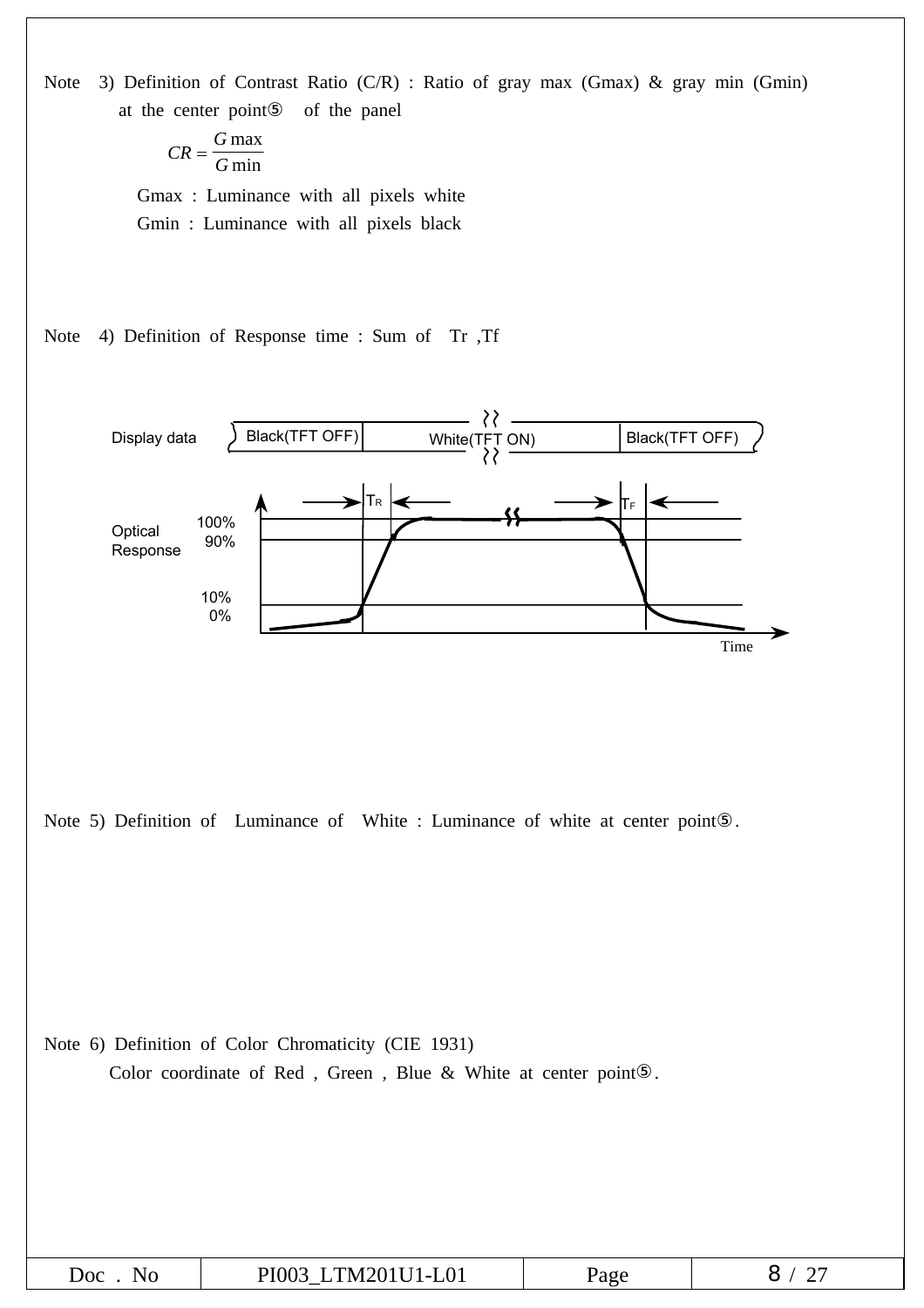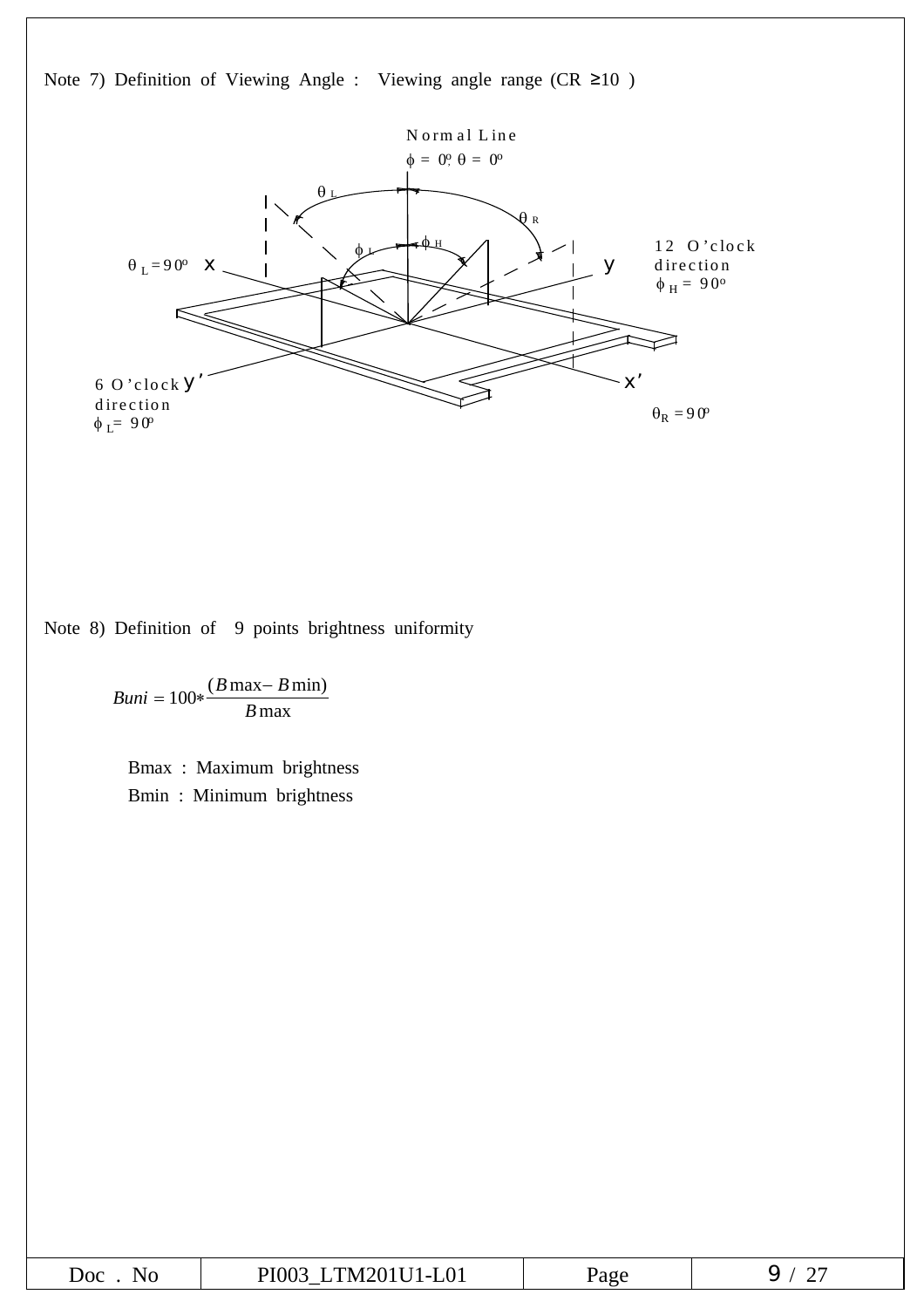# **3. Electrical Characteristics**

#### 3.1 TFT LCD MODULE

#### $Ta = 25$

| Item                        |                         | Symbol            | Min.                     | Typ.                          | Max.                     | Unit       | <b>Note</b> |
|-----------------------------|-------------------------|-------------------|--------------------------|-------------------------------|--------------------------|------------|-------------|
|                             | Voltage of Power Supply | $V_{DD}$          | 4.5                      | 5.0                           | 5.5                      | V          | (1)         |
|                             | Interface type          | <b>LVDS</b>       |                          | LRU6122M0(LVDS embeded T-CON) |                          |            |             |
| Current of                  | (a) Black               |                   |                          | 1300                          | $\overline{\phantom{m}}$ | mA         |             |
| (b)White<br>Power           |                         | $I_{DD}$          | $\overline{\phantom{a}}$ | 1600                          | $\overline{\phantom{0}}$ | mA         | (2),(3)     |
| Supply<br>(c)2Line Vertical |                         |                   | $\overline{\phantom{a}}$ | 1600                          | 1850                     | mA         |             |
| Vsync Frequency             |                         | $f_v$             | 59                       | 60                            | 61                       | Hz         |             |
| Hsync Frequency             |                         | $f_H$             | 72                       | 74                            | 76                       | kHz        | 2px1/clk    |
| Main Frequency              |                         | $f_{\rm DCLK}$    | 64                       | 65.125                        | 66.25                    | <b>MHz</b> |             |
|                             | Rush Current            | $I_{\text{RUSH}}$ |                          |                               | 4.0                      | A          | (4)         |

Note (1) The connector for display data  $&$  timing signal should be connected.(Vss=0V)

- (2)  $fV=60Hz$ ,  $fDCLK = 65.125MHz$ ,  $VDD = 5.0V$ , DC Current.
	- (3) Power dissipation check pattern(LCD Module only)
		-



a) Black Pattern b) White Pattern



c) 2Line Vertical stripe pattern



| DI<br>$\Omega$<br>n<br>__ |                             |                      |                          |
|---------------------------|-----------------------------|----------------------|--------------------------|
|                           | $\sim$ $\sim$ $\sim$ $\sim$ | $\sim$ $\sim$ $\sim$ | $\overline{\phantom{0}}$ |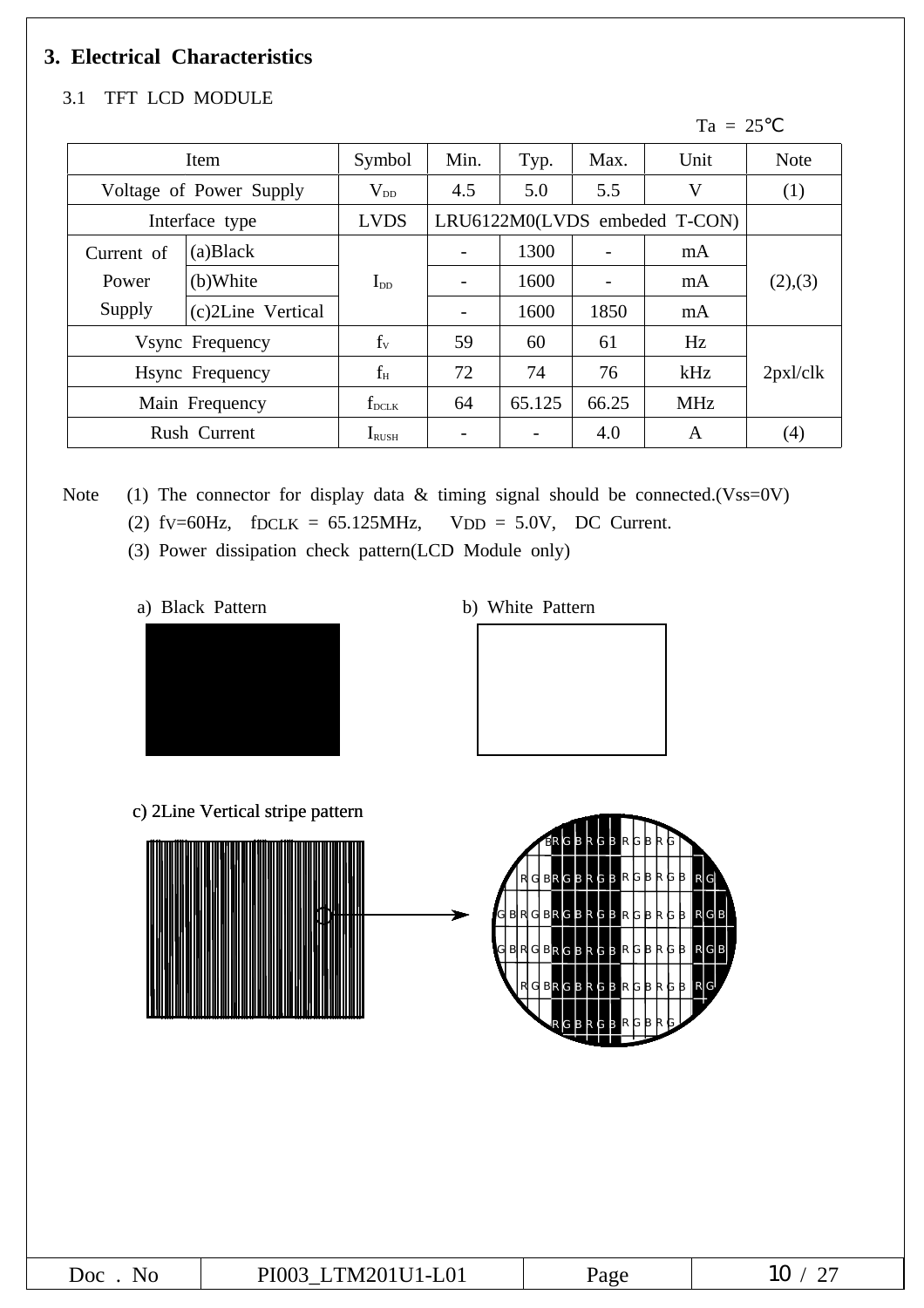

Note : Control Signal : High(+5V) **→** Low(Ground) All Signal lines to panel except for power 5V : Ground The rising time of supplied voltage is controlled to 470us by R3 and C2 value.



| JOC<br>NG | <b>TT CAO - TT - 1</b><br>$\mathbf{H}$<br>$N^r$<br>.<br>'LUI | 'a o e<br>$\cdots$ | --<br>- |
|-----------|--------------------------------------------------------------|--------------------|---------|
|-----------|--------------------------------------------------------------|--------------------|---------|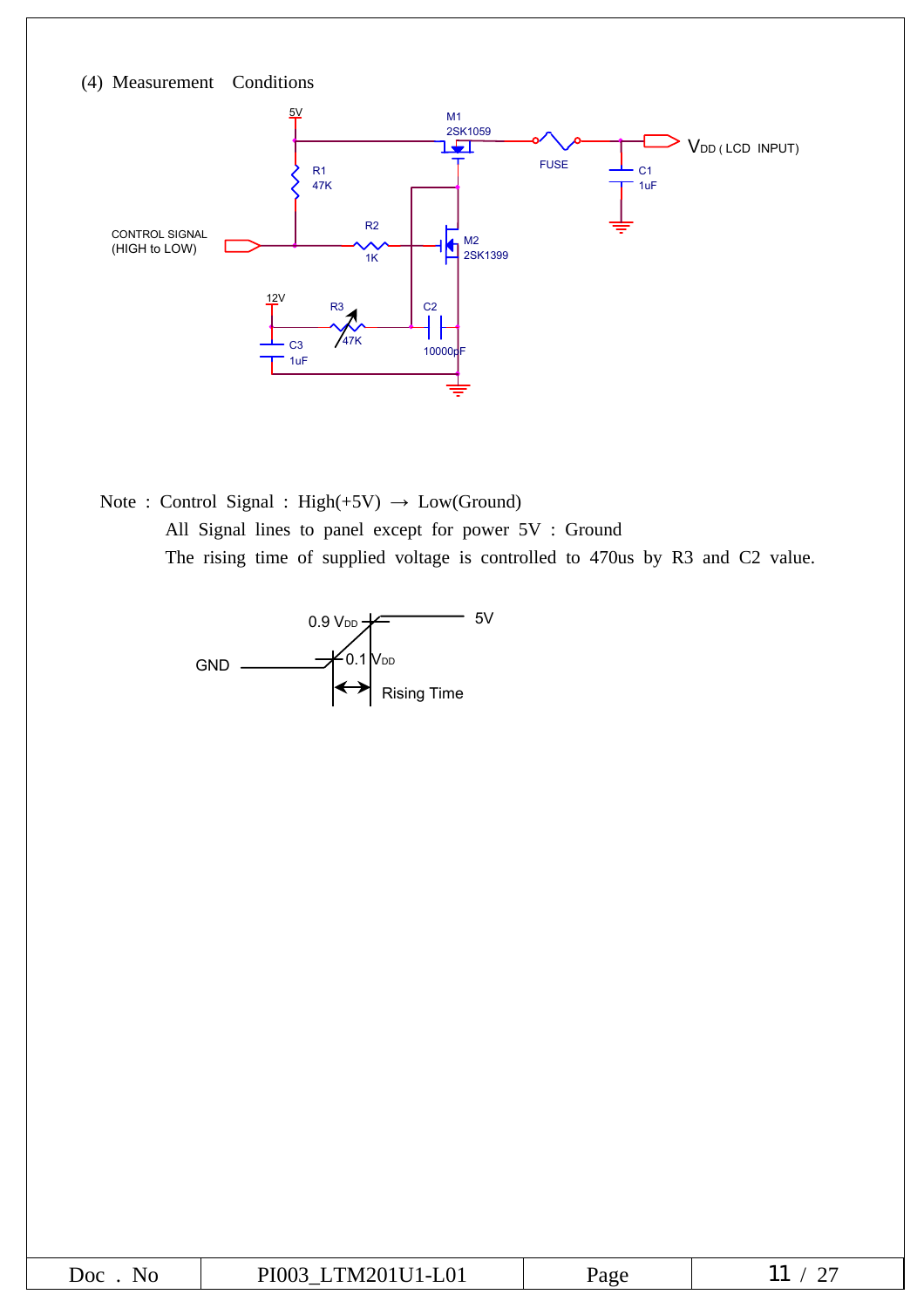#### 3.2 BACK-LIGHT UNIT

The back-light system is an edge - lighting type with 2 triple CCFTs ( Cold Cathode Fluorescent Tube ) The characteristics of two triple lamps are shown in the following tables.

| Item            | Symbol | Min. | Typ. | Max.                                   | Unit  | <b>Note</b> |
|-----------------|--------|------|------|----------------------------------------|-------|-------------|
| Lamp Current    | IL     | 4.0  | 7.5  | 8.0                                    | mArms | $\perp$     |
| Lamp Voltage    | VL     |      | 710  | $\overline{\phantom{a}}$               | Vrms  |             |
| Lamp Frequency  | fL     | 40   |      | 60                                     | kHz   | (2)         |
| Startup Voltage | Vs     |      |      | 25<br>: 1,380<br>$0^{\circ}$ C : 1,730 | Vrms  | (3), (4)    |

 $Ta=25 \pm 2$ °C

#### **Note) The waveform of the inverter output voltage must be area symmetric and the design of the inverter must have specifications for the modularized lamp.**

The performance of the back-light, for example life time or brightness, is much influenced by the characteristics of the DC-AC inverter for the lamp. So all the parameters of an inverter should be carefully designed so as not to produce too much leakage current from high-voltage output of the inverter. When you design or order the inverter, please make sure that a poor lighting caused by the mismatch of the back-light and the inverter(miss lighting, flicker, etc.) never occur. When you confirm it, the module should be operated in the same condition as it is installed in your instrument.

Note (1) Lamp current is measured with current meter for high frequency as shown below.

Refer to the block diagram of the back-light unit in the next page for more information. Specified values are for a single lamp.



\* lamp 2/5

| CNT 2. | 2,3 |
|--------|-----|
|--------|-----|

- (2) Lamp frequency may produce interference with horizontal synchronous frequency and this may cause line flow on the display. Therefore lamp frequency shall be detached from the horizontal synchronous frequency and its harmonics as far as possible in order to avoid interference.
- (3) If an inverter has shutdown function it should keep its output for more than 1 second even if the lamp connector open. Otherwise the lamps may not to be turned on.
- (4) Because inverters use high voltage, please disconnect them from the power, before assembling or disassembling.

| $\Omega$ <sup>1</sup><br>ГM<br>210C<br>$^{\prime}$ ) ( ) . | ате | $\overline{1}$<br>$\overline{\phantom{0}}$ |
|------------------------------------------------------------|-----|--------------------------------------------|
|                                                            |     |                                            |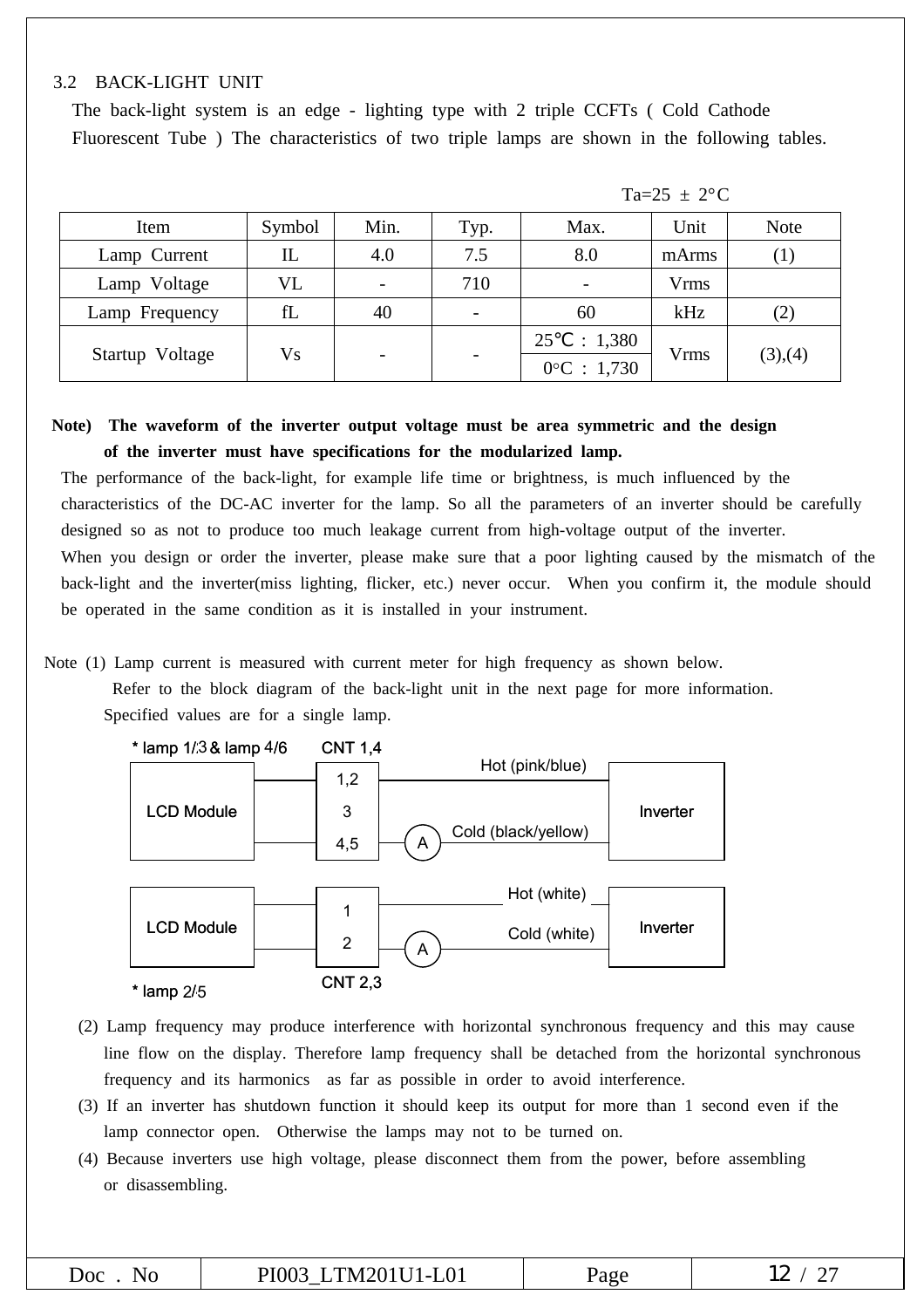



| ЮC<br>$\sim$ $\sim$ $\sim$ | __ | $\sim$ |
|----------------------------|----|--------|
|                            |    |        |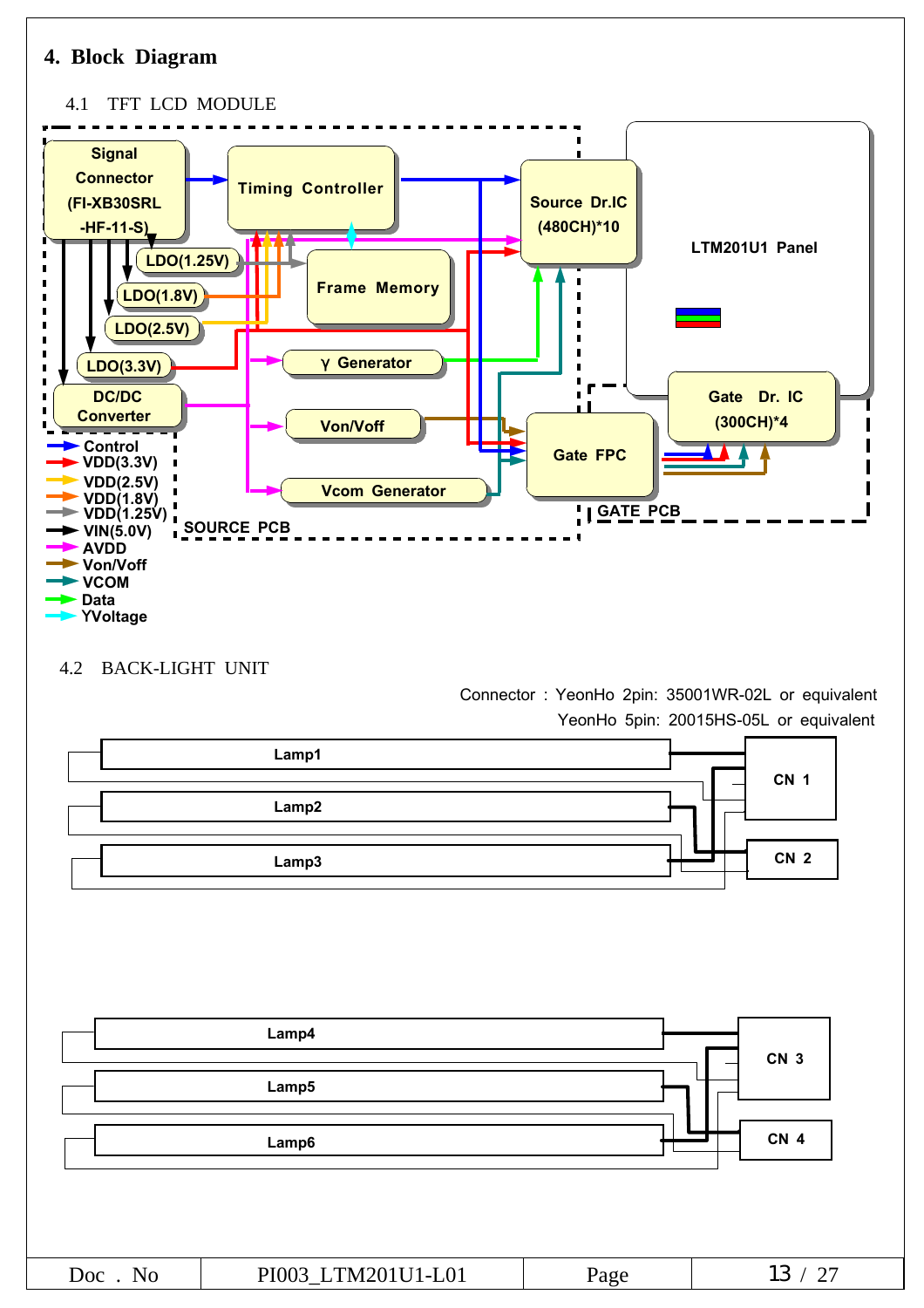# **5. Input Terminal Pin Assignment**

5.1. Input Signal (Connector : JAE FI-XB30SRL-HF11 or equivalent)

| Pin No         | Symbol            | Function                                  |
|----------------|-------------------|-------------------------------------------|
| 1              | <b>GND</b>        | Ground                                    |
| $\overline{2}$ | <b>VCC</b>        | Module Input +5V                          |
| 3              | <b>VCC</b>        | Module Input +5V                          |
| $\overline{4}$ | <b>VCC</b>        | Module Input +5V                          |
| 5              | <b>VCC</b>        | Module Input +5V                          |
| 6              | $^{\star}$ CE     | For LCD internal use only. Do not connect |
| $\overline{7}$ | <b>GND</b>        | Ground                                    |
| 8              | RXE3+             | Positive LVDS differential data output    |
| 9              | RXE3-             | Negative LVDS differential data output    |
| 10             | RXEC+             | Positive LVDS differential clock output   |
| 11             | RXEC-             | Negative LVDS differential clock output   |
| 12             | RXE <sub>2+</sub> | Positive LVDS differential data output    |
| 13             | RXE2-             | Negative LVDS differential data output    |
| 14             | RXE1+             | Positive LVDS differential data output    |
| 15             | RXE1-             | Negative LVDS differential data output    |
| 16             | RXE0+             | Positive LVDS differential data output    |
| 17             | RXE0-             | Negative LVDS differential data output    |
| 18             | <b>GND</b>        | Ground                                    |
| 19             | <b>GND</b>        | Ground                                    |
| 20             | <b>RXO3+</b>      | Positive LVDS differential data output    |
| 21             | RXO3-             | Negative LVDS differential data output    |
| 22             | RXOC+             | Positive LVDS differential clock output   |
| 23             | RXOC-             | Negative LVDS differential clock output   |
| 24             | <b>RXO2+</b>      | Positive LVDS differential data output    |
| 25             | <b>RXO2-</b>      | Negative LVDS differential data output    |
| 26             | <b>RXO1+</b>      | Positive LVDS differential data output    |
| 27             | <b>RXO1-</b>      | Negative LVDS differential data output    |
| 28             | <b>RXO0+</b>      | Positive LVDS differential data output    |
| 29             | RXO0-             | Negative LVDS differential data output    |
| 30             | <b>GND</b>        | Ground                                    |
| 31             | *CTL              | For LCD internal use only. Do not connect |
| 32             | <b>GND</b>        | Ground                                    |

Note ) Refer to page 24 for the 1st pin of interface connector marked with ▼. \* If the system already uses the 25, 26pins, it should keep under GND level. The voltage applied to those pins should not exceed -200mV.

| 20c<br>N.<br>. . | `N⁄I<br>--<br>$\overline{\phantom{a}}$ | $\overline{\phantom{0}}$ |
|------------------|----------------------------------------|--------------------------|
|                  |                                        |                          |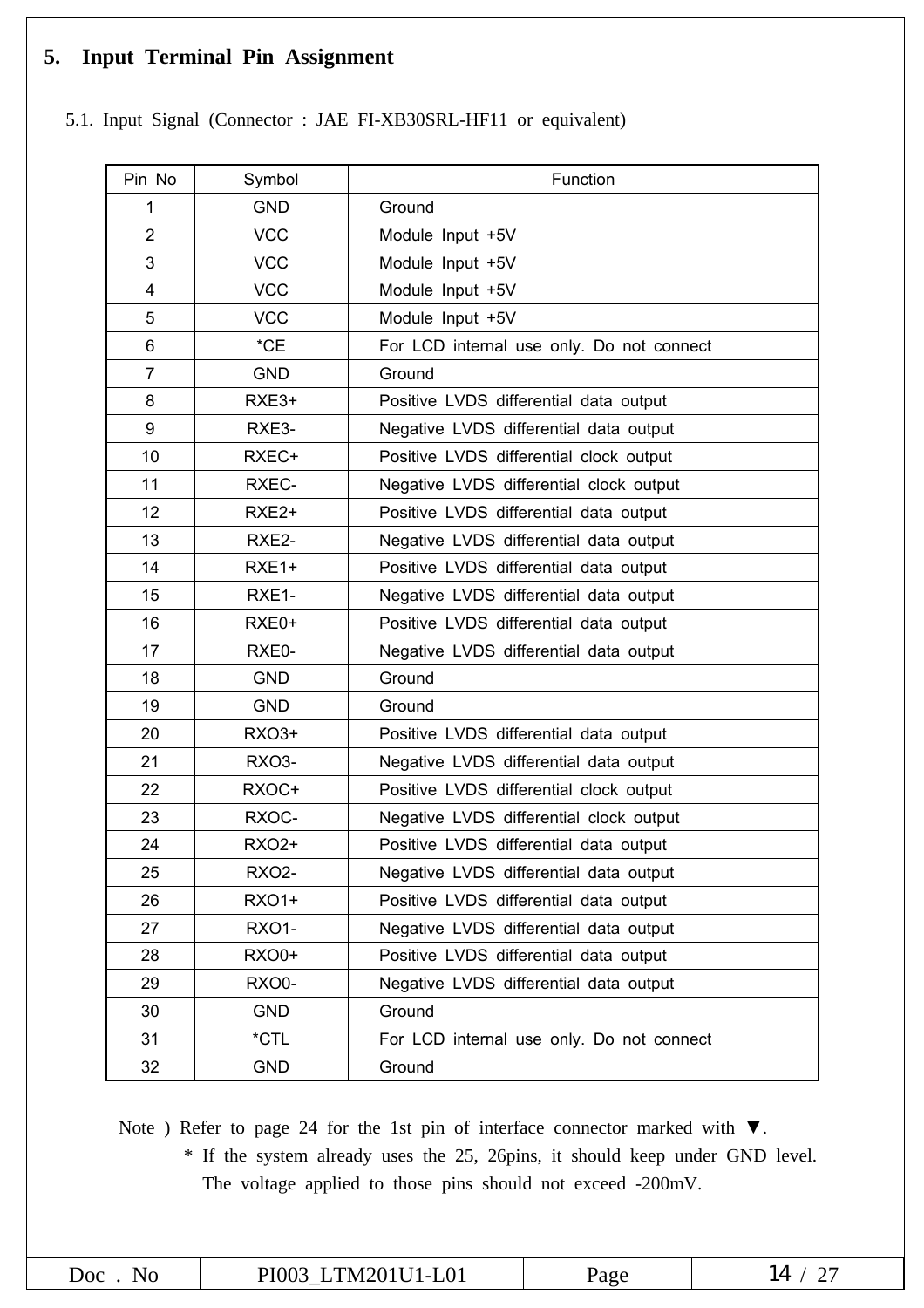# 5.2 LVDS Interface(1)

5.2.1 Odd pixel data (1st pixel data)

|                  | 1st LVDS Transmitter ( DS90C385) Signal Interface |                 |                            |                    |                                  |                       |
|------------------|---------------------------------------------------|-----------------|----------------------------|--------------------|----------------------------------|-----------------------|
| Device Input Pin |                                                   |                 | Device Input Signal        | Output             | To LTM201U1<br>Interface (CN101) |                       |
| No               | Symbol                                            | Symbol          | Function                   | Signal             | Terminal                         | Symbol                |
| 51               | <b>TXINO</b>                                      | RO <sub>0</sub> | Red Odd Pixel Data (LSB)   |                    |                                  |                       |
| 52               | TXIN1                                             | RO <sub>1</sub> | Red Odd Pixel Data         |                    |                                  |                       |
| 54               | TXIN2                                             | RO <sub>2</sub> | Red Odd Pixel Data         | TXOUT0-<br>TXOUT0+ | No. 29<br>No. 28                 | RXO0-<br><b>RXO0+</b> |
| 55               | TXIN3                                             | RO <sub>3</sub> | Red Odd Pixel Data         |                    |                                  |                       |
| 56               | TXIN4                                             | RO <sub>4</sub> | Red Odd Pixel Data         |                    |                                  |                       |
| $\overline{2}$   | TXIN5                                             | RO <sub>7</sub> | Red Odd Pixel Data (MSB)   | TXOUT3-            | No. 21                           | RXO3-                 |
|                  |                                                   |                 |                            | TXOUT3+            | No. 20                           | <b>RXO3+</b>          |
| 3                | <b>TXIN6</b>                                      | RO <sub>5</sub> | Red Odd Pixel Data         | TXOUT0-            | No. 29                           | RXO0-                 |
| 4                | <b>TXIN7</b>                                      | GO <sub>0</sub> | Green Odd Pixel Data (LSB) | TXOUT0+            | No. 28                           | <b>RXO0+</b>          |
| 6                | TXIN <sub>8</sub>                                 | GO <sub>1</sub> | Green Odd Pixel Data       | TXOUT1-            | No. 27                           | <b>RXO1-</b>          |
| $\overline{7}$   | TXIN9                                             | GO <sub>2</sub> | Green Odd Pixel Data       | TXOUT1+            | No. 26                           | <b>RXO1+</b>          |
| 8                | TXIN10                                            | GO <sub>6</sub> | Green Odd Pixel Data       | TXOUT3-            | No. 21                           | RXO3-                 |
| 10               | TXIN11                                            | GO7             | Green Odd Pixel Data (MSB) | TXOUT3+            | No. 20                           | <b>RXO3+</b>          |
| 11               | TXIN12                                            | GO <sub>3</sub> | Green Odd Pixel Data       |                    |                                  |                       |
| 12               | TXIN13                                            | GO <sub>4</sub> | Green Odd Pixel Data       | TXOUT1-            | No. 27                           | <b>RXO1-</b>          |
| 14               | TXIN14                                            | GO <sub>5</sub> | Green Odd Pixel Data       | TXOUT1+            | No. 26                           | <b>RXO1+</b>          |
| 15               | TXIN15                                            | BO <sub>0</sub> | Blue Odd Pixel Data (LSB)  |                    |                                  |                       |
| 16               | TXIN16                                            | BO <sub>6</sub> | Blue Odd Pixel Data        | TXOUT3-            | No. 21                           | <b>RXO3-</b>          |
| 18               | TXIN17                                            | BO <sub>7</sub> | Blue Odd Pixel Data (MSB)  | TXOUT3+            | No. 20                           | RXO3+                 |
| 19               | TXIN18                                            | BO <sub>1</sub> | Blue Odd Pixel Data        | TXOUT1-            | No. 27                           | <b>RXO1-</b>          |
|                  |                                                   |                 |                            | TXOUT1+            | No. 26                           | <b>RXO1+</b>          |
| 20               | TXIN19                                            | BO <sub>2</sub> | Blue Odd Pixel Data        |                    |                                  |                       |
| 22               | TXIN20                                            | BO <sub>3</sub> | Blue Odd Pixel Data        | TXOUT2-            | No. 25                           | <b>RXO2-</b>          |
| 23               | TXIN21                                            | BO <sub>4</sub> | Blue Odd Pixel Data        | TXOUT2+            | No. 24                           | <b>RXO2+</b>          |
| 24               | TXIN22                                            | BO <sub>5</sub> | Blue Odd Pixel Data        |                    |                                  |                       |
| 50               | TXIN27                                            | RO <sub>6</sub> | Red Odd Pixel Data         | TXOUT3-            | No. 21                           | RXO3-                 |
|                  |                                                   |                 |                            | TXOUT3+            | No. 20                           | <b>RXO3+</b>          |

| Doc<br>NΟ | PI003 LTM201U1-L01 | Page |  |
|-----------|--------------------|------|--|
|-----------|--------------------|------|--|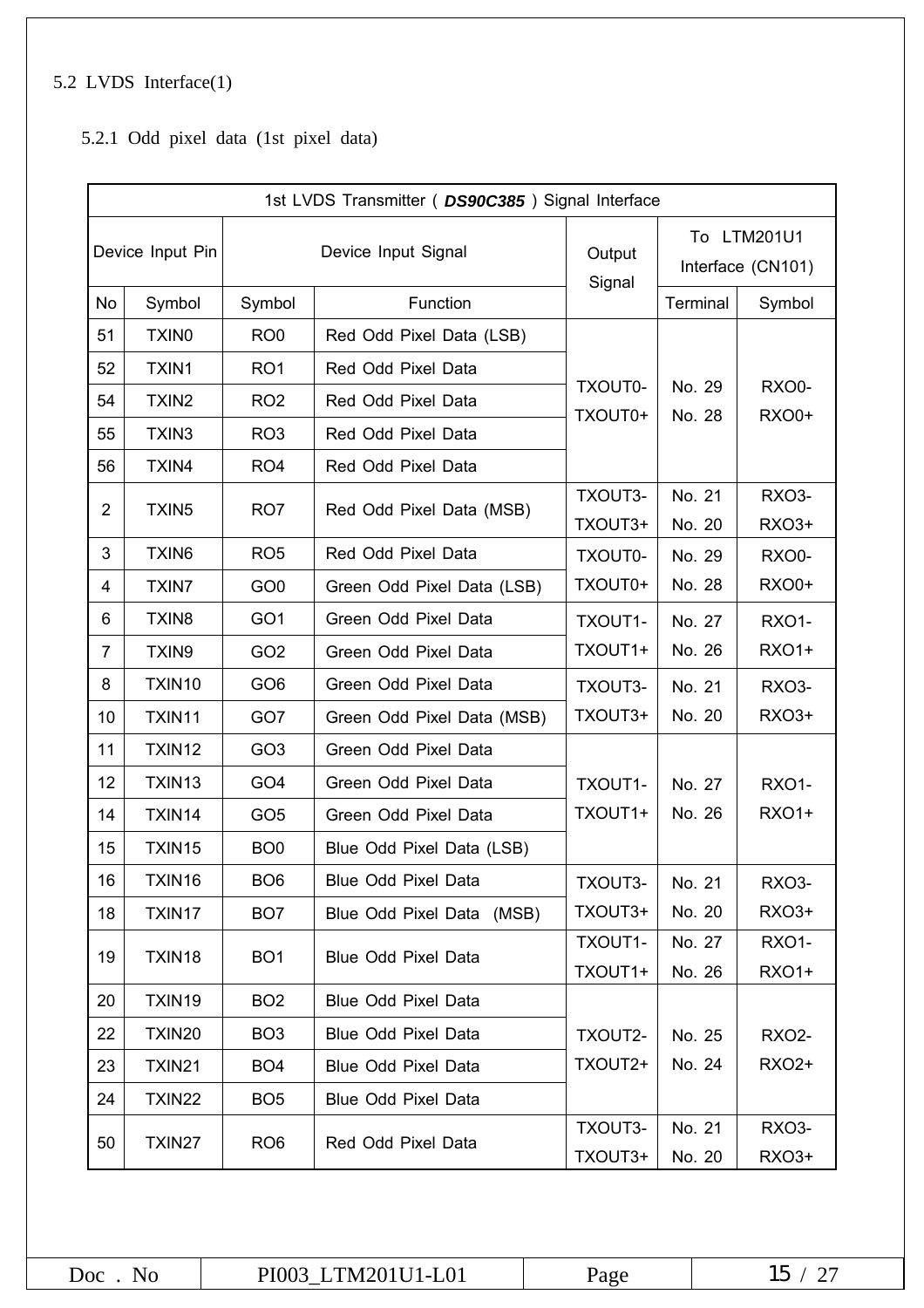# 5.2.2 Even pixel data (2nd pixel data)

|                  | 2nd LVDS Transmitter ( DS90C385) Signal Interface |                 |                             |                    |                                  |                   |
|------------------|---------------------------------------------------|-----------------|-----------------------------|--------------------|----------------------------------|-------------------|
| Device Input Pin |                                                   |                 | Device Input Signal         |                    | To LTM201U1<br>Interface (CN101) |                   |
| No               | Symbol                                            | Symbol          | Function                    | Signal             | Terminal                         | Symbol            |
| 51               | <b>TXINO</b>                                      | RE <sub>0</sub> | Red Even Pixel Data (LSB)   |                    |                                  |                   |
| 52               | <b>TXIN1</b>                                      | RE1             | Red Even Pixel Data         |                    |                                  |                   |
| 54               | TXIN2                                             | RE <sub>2</sub> | Red Even Pixel Data         | TXOUT0-<br>TXOUT0+ | No. 17<br>No. 16                 | RXE0-<br>RXE0+    |
| 55               | TXIN3                                             | RE3             | Red Even Pixel Data         |                    |                                  |                   |
| 56               | TXIN4                                             | RE4             | Red Even Pixel Data         |                    |                                  |                   |
| $\overline{2}$   | TXIN <sub>5</sub>                                 | RE7             | Red Even Pixel Data (MSB)   | TXOUT3-            | No. 9                            | RXE3-             |
|                  |                                                   |                 |                             | TXOUT3+            | No. 8                            | RXE3+             |
| 3                | TXIN6                                             | RE <sub>5</sub> | Red Even Pixel Data         | TXOUT0-            | No. 17                           | RXE0-             |
| 4                | <b>TXIN7</b>                                      | GE <sub>0</sub> | Green Even Pixel Data (LSB) | TXOUT0+            | No. 16                           | RXE0+             |
| 6                | TXIN8                                             | GE1             | Green Even Pixel Data       | TXOUT1-            | No. 15                           | RXE1-             |
| 7                | TXIN9                                             | GE <sub>2</sub> | Green Even Pixel Data       | TXOUT1+            | No. 14                           | RXE1+             |
| 8                | TXIN10                                            | GE <sub>6</sub> | Green Even Pixel Data       | TXOUT3-            | No. 9                            | RXE3-             |
| 10               | TXIN11                                            | GE7             | Green Even Pixel Data (MSB) | TXOUT3+            | No. 8                            | RXE3+             |
| 11               | TXIN12                                            | GE <sub>3</sub> | Green Even Pixel Data       |                    |                                  |                   |
| 12               | TXIN13                                            | GE4             | Green Even Pixel Data       | TXOUT1-            | No. 15                           | RXE1-             |
| 14               | TXIN14                                            | GE <sub>5</sub> | Green Even Pixel Data       | TXOUT1+            | No. 14                           | RXE1+             |
| 15               | TXIN15                                            | BE <sub>0</sub> | Blue Even Pixel Data (LSB)  |                    |                                  |                   |
| 16               | TXIN16                                            | BE6             | <b>Blue Even Pixel Data</b> | TXOUT3-            | No. 9                            | RXE3-             |
| 18               | TXIN17                                            | BE7             | Blue Even Pixel Data (MSB)  | TXOUT3+            | No. 8                            | RXE3+             |
| 19               | TXIN18                                            | BE <sub>1</sub> | <b>Blue Even Pixel Data</b> | TXOUT1-            | No. 15                           | RXE1-             |
|                  |                                                   |                 |                             | TXOUT1+            | No. 14                           | RXE1+             |
| 20               | TXIN19                                            | BE <sub>2</sub> | <b>Blue Even Pixel Data</b> |                    |                                  |                   |
| 22               | TXIN20                                            | BE3             | <b>Blue Even Pixel Data</b> | TXOUT2-            | No. 13                           | RXE2-             |
| 23               | <b>TXIN21</b>                                     | BE4             | <b>Blue Even Pixel Data</b> | TXOUT2+            | No. 12                           | RXE <sub>2+</sub> |
| 24               | <b>TXIN22</b>                                     | BE <sub>5</sub> | <b>Blue Even Pixel Data</b> |                    |                                  |                   |
| 50               | TXIN27                                            | RE <sub>6</sub> | Red Even Pixel Data         | TXOUT3-            | No. 9                            | RXE3-             |
|                  |                                                   |                 |                             | TXOUT3+            | No. 8                            | RXE3+             |

| Doc<br>NΟ | PI003 LTM201U1-L01 | Page | 16 |
|-----------|--------------------|------|----|
|-----------|--------------------|------|----|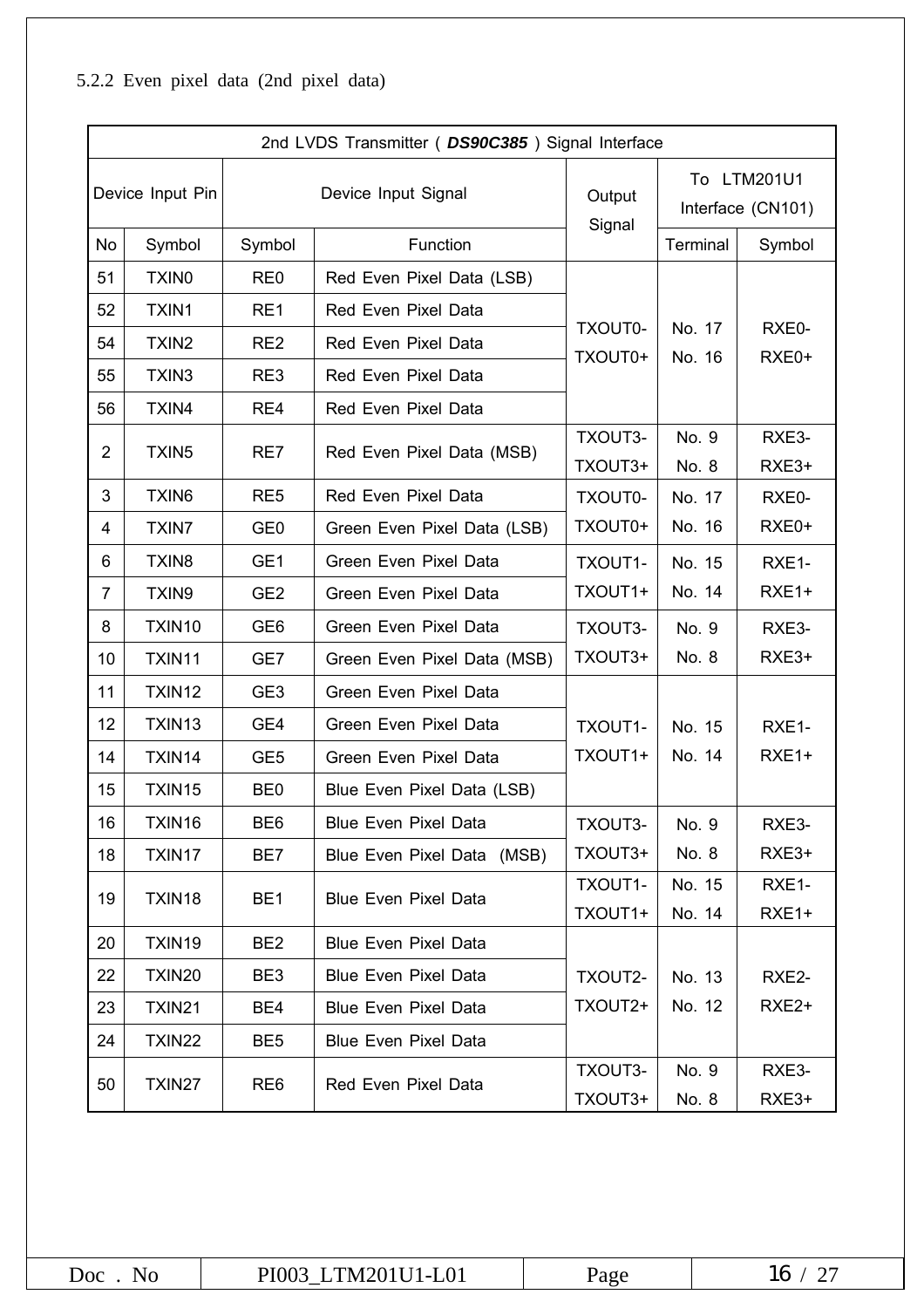# 5.3 LVDS Interface (2)

5.3.1 Odd pixel data (1st pixel data)

|                  | LVDS Transmitter ( DS90C387) Signal Interface |                 |                            |                         |                                  |                       |  |  |  |  |  |
|------------------|-----------------------------------------------|-----------------|----------------------------|-------------------------|----------------------------------|-----------------------|--|--|--|--|--|
| Device Input Pin |                                               |                 | Device Input Signal        | Output<br>Signal        | To LTM201U1<br>Interface (CN101) |                       |  |  |  |  |  |
| No               | Symbol                                        | Symbol          | Function                   |                         | Terminal                         | Symbol                |  |  |  |  |  |
| 10               | R <sub>10</sub>                               | RO <sub>0</sub> | Red Odd Pixel Data (LSB)   |                         |                                  |                       |  |  |  |  |  |
| 9                | R <sub>11</sub>                               | RO <sub>1</sub> | Red Odd Pixel Data         |                         |                                  |                       |  |  |  |  |  |
| 8                | R <sub>12</sub>                               | RO <sub>2</sub> | Red Odd Pixel Data         | A0M<br>A <sub>0</sub> P | No. 29<br>No. 28                 | RXO0-<br><b>RXO0+</b> |  |  |  |  |  |
| 7                | R <sub>13</sub>                               | RO <sub>3</sub> | Red Odd Pixel Data         |                         |                                  |                       |  |  |  |  |  |
| 6                | R <sub>14</sub>                               | RO <sub>4</sub> | Red Odd Pixel Data         |                         |                                  |                       |  |  |  |  |  |
| 3                | R <sub>17</sub>                               | RO <sub>7</sub> | Red Odd Pixel Data (MSB)   | A3M                     | No. 21                           | RXO3-                 |  |  |  |  |  |
|                  |                                               |                 |                            | A <sub>3</sub> P        | No. 20                           | <b>RXO3+</b>          |  |  |  |  |  |
| 5                | R <sub>15</sub>                               | RO <sub>5</sub> | Red Odd Pixel Data         | A0M                     | No. 29                           | <b>RXO0-</b>          |  |  |  |  |  |
| $\overline{2}$   | G10                                           | GO <sub>0</sub> | Green Odd Pixel Data (LSB) | A0P                     | No. 28                           | <b>RXO0+</b>          |  |  |  |  |  |
| $\mathbf 1$      | G11                                           | GO <sub>1</sub> | Green Odd Pixel Data       | A <sub>1</sub> M        | No. 27                           | <b>RXO1-</b>          |  |  |  |  |  |
| 100              | G12                                           | GO <sub>2</sub> | Green Odd Pixel Data       | A <sub>1</sub> P        | No. 26                           | <b>RXO1+</b>          |  |  |  |  |  |
| 94               | G16                                           | GO <sub>6</sub> | Green Odd Pixel Data       | A3M                     | No. 21                           | <b>RXO3-</b>          |  |  |  |  |  |
| 93               | G17                                           | GO7             | Green Odd Pixel Data (MSB) | A <sub>3</sub> P        | No. 20                           | RXO3+                 |  |  |  |  |  |
| 99               | G13                                           | GO <sub>3</sub> | Green Odd Pixel Data       |                         |                                  |                       |  |  |  |  |  |
| 96               | G14                                           | GO <sub>4</sub> | Green Odd Pixel Data       | A <sub>1</sub> M        | No. 29                           | <b>RXO1-</b>          |  |  |  |  |  |
| 95               | G15                                           | GO <sub>5</sub> | Green Odd Pixel Data       | A <sub>1</sub> P        | No. 28                           | <b>RXO1+</b>          |  |  |  |  |  |
| 92               | <b>B10</b>                                    | BO <sub>0</sub> | Blue Odd Pixel Data (LSB)  |                         |                                  |                       |  |  |  |  |  |
| 86               | B16                                           | BO <sub>6</sub> | Blue Odd Pixel Data        | A3M                     | No. 21                           | RXO3-                 |  |  |  |  |  |
| 85               | <b>B17</b>                                    | BO <sub>7</sub> | Blue Odd Pixel Data (MSB)  | A <sub>3</sub> P        | No. 20                           | RXO3+                 |  |  |  |  |  |
| 91               | <b>B11</b>                                    | BO <sub>1</sub> | Blue Odd Pixel Data        | A <sub>1</sub> M        | No. 27                           | <b>RXO1-</b>          |  |  |  |  |  |
|                  |                                               |                 |                            | A <sub>1</sub> P        | No. 26                           | <b>RXO1+</b>          |  |  |  |  |  |
| 90               | <b>B12</b>                                    | BO <sub>2</sub> | Blue Odd Pixel Data        |                         |                                  |                       |  |  |  |  |  |
| 89               | <b>B13</b>                                    | BO <sub>3</sub> | Blue Odd Pixel Data        | A <sub>2</sub> M        | No. 25                           | <b>RXO2-</b>          |  |  |  |  |  |
| 88               | B14                                           | BO <sub>4</sub> | Blue Odd Pixel Data        | A <sub>2</sub> P        | No. 24                           | <b>RXO2+</b>          |  |  |  |  |  |
| 87               | <b>B15</b>                                    | BO <sub>5</sub> | Blue Odd Pixel Data        |                         |                                  |                       |  |  |  |  |  |
| 4                | R <sub>16</sub>                               | RO <sub>6</sub> | Red Odd Pixel Data         | A3M                     | No. 21                           | RXO3-                 |  |  |  |  |  |
|                  |                                               |                 |                            | A3P                     | No. 20                           | <b>RXO3+</b>          |  |  |  |  |  |

| D0C<br>NO | LTM201U1-L01<br>PI003 | 'age |  |
|-----------|-----------------------|------|--|
|-----------|-----------------------|------|--|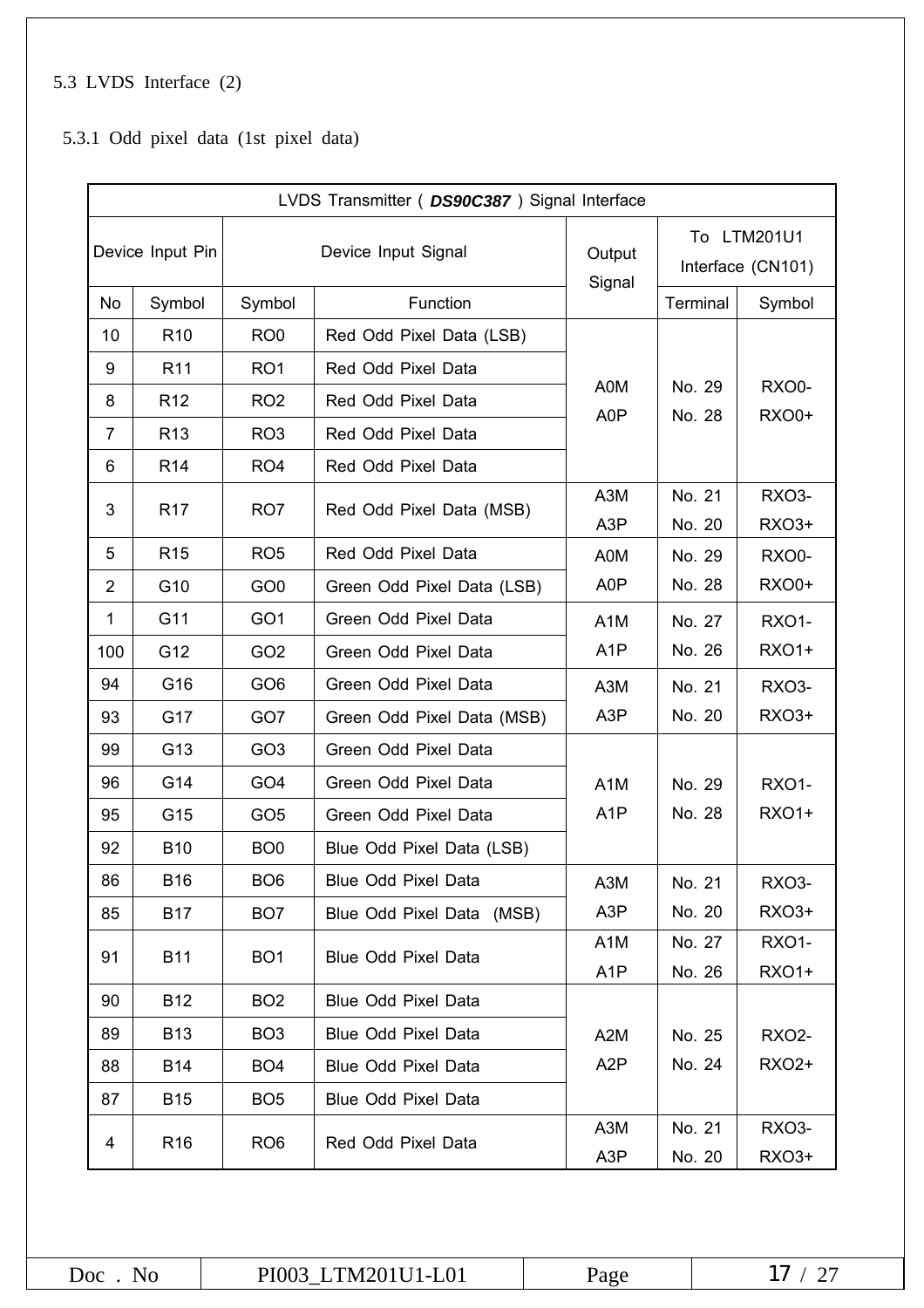# 5.3.2 Even pixel data (2nd pixel data)

|    | LVDS Transmitter ( DS90C387) Signal Interface |                 |                             |                  |                                  |                   |  |  |  |  |
|----|-----------------------------------------------|-----------------|-----------------------------|------------------|----------------------------------|-------------------|--|--|--|--|
|    | Device Input Pin                              |                 | Device Input Signal         | Output<br>Signal | To LTM201U1<br>Interface (CN101) |                   |  |  |  |  |
| No | Symbol                                        | Symbol          | Function                    |                  | Terminal                         | Symbol            |  |  |  |  |
| 84 | <b>R20</b>                                    | RE <sub>0</sub> | Red Even Pixel Data (LSB)   |                  |                                  |                   |  |  |  |  |
| 81 | R <sub>21</sub>                               | RE1             | Red Even Pixel Data         |                  |                                  |                   |  |  |  |  |
| 80 | <b>R22</b>                                    | RE <sub>2</sub> | Red Even Pixel Data         | A4M<br>A4P       | No. 17<br>No. 16                 | RXE0-<br>RXE0+    |  |  |  |  |
| 79 | R <sub>23</sub>                               | RE3             | Red Even Pixel Data         |                  |                                  |                   |  |  |  |  |
| 78 | R <sub>24</sub>                               | RE4             | Red Even Pixel Data         |                  |                                  |                   |  |  |  |  |
| 75 | R <sub>27</sub>                               | RE7             | Red Even Pixel Data (MSB)   | A7M              | No. 9                            | RXE3-             |  |  |  |  |
|    |                                               |                 |                             | A7P              | No. 8                            | RXE3+             |  |  |  |  |
| 77 | <b>R25</b>                                    | RE <sub>5</sub> | Red Even Pixel Data         | A4M              | No. 17                           | RXE0-             |  |  |  |  |
| 74 | G20                                           | GE <sub>0</sub> | Green Even Pixel Data (LSB) | A4P              | No. 16                           | RXE0+             |  |  |  |  |
| 73 | G21                                           | GE <sub>1</sub> | Green Even Pixel Data       | A <sub>5</sub> M | No. 15                           | RXE1-             |  |  |  |  |
| 72 | G22                                           | GE <sub>2</sub> | Green Even Pixel Data       | A <sub>5</sub> P | No. 14                           | $RXE1+$           |  |  |  |  |
| 66 | G26                                           | GE <sub>6</sub> | Green Even Pixel Data       | A7M              | No. 9                            | RXE3-             |  |  |  |  |
| 65 | G27                                           | GE7             | Green Even Pixel Data (MSB) | A7P              | No. 8                            | RXE3+             |  |  |  |  |
| 71 | G23                                           | GE <sub>3</sub> | Green Even Pixel Data       |                  |                                  |                   |  |  |  |  |
| 70 | G24                                           | GE4             | Green Even Pixel Data       | A <sub>5</sub> M | No. 15                           | RXE1-             |  |  |  |  |
| 69 | G25                                           | GE <sub>5</sub> | Green Even Pixel Data       | A <sub>5</sub> P | No. 14                           | RXE1+             |  |  |  |  |
| 64 | <b>B20</b>                                    | BE <sub>0</sub> | Blue Even Pixel Data (LSB)  |                  |                                  |                   |  |  |  |  |
| 58 | B26                                           | BE6             | <b>Blue Even Pixel Data</b> | A7M              | No. 9                            | RXE3-             |  |  |  |  |
| 57 | <b>B27</b>                                    | BE7             | Blue Even Pixel Data (MSB)  | A7P              | No. 8                            | RXE3+             |  |  |  |  |
| 63 | <b>B21</b>                                    | BE <sub>1</sub> | Blue Even Pixel Data        | A5M              | No. 15                           | RXE1-             |  |  |  |  |
|    |                                               |                 |                             | A <sub>5</sub> P | No. 14                           | RXE1+             |  |  |  |  |
| 62 | <b>B22</b>                                    | BE <sub>2</sub> | <b>Blue Even Pixel Data</b> |                  |                                  |                   |  |  |  |  |
| 61 | <b>B23</b>                                    | BE3             | Blue Even Pixel Data        | A6M              | No. 13                           | RXE2-             |  |  |  |  |
| 60 | <b>B24</b>                                    | BE4             | Blue Even Pixel Data        | A6P              | No. 12                           | RXE <sub>2+</sub> |  |  |  |  |
| 59 | <b>B25</b>                                    | BE <sub>5</sub> | <b>Blue Even Pixel Data</b> |                  |                                  |                   |  |  |  |  |
| 76 | R <sub>26</sub>                               | RE <sub>6</sub> | Red Even Pixel Data         | A7M              | No. 9                            | RXE3-             |  |  |  |  |
|    |                                               |                 | A7P                         | No. 8            | RXE3+                            |                   |  |  |  |  |

| Doc | LTM201U1-L01<br>PI003 | 'age | - |
|-----|-----------------------|------|---|
|-----|-----------------------|------|---|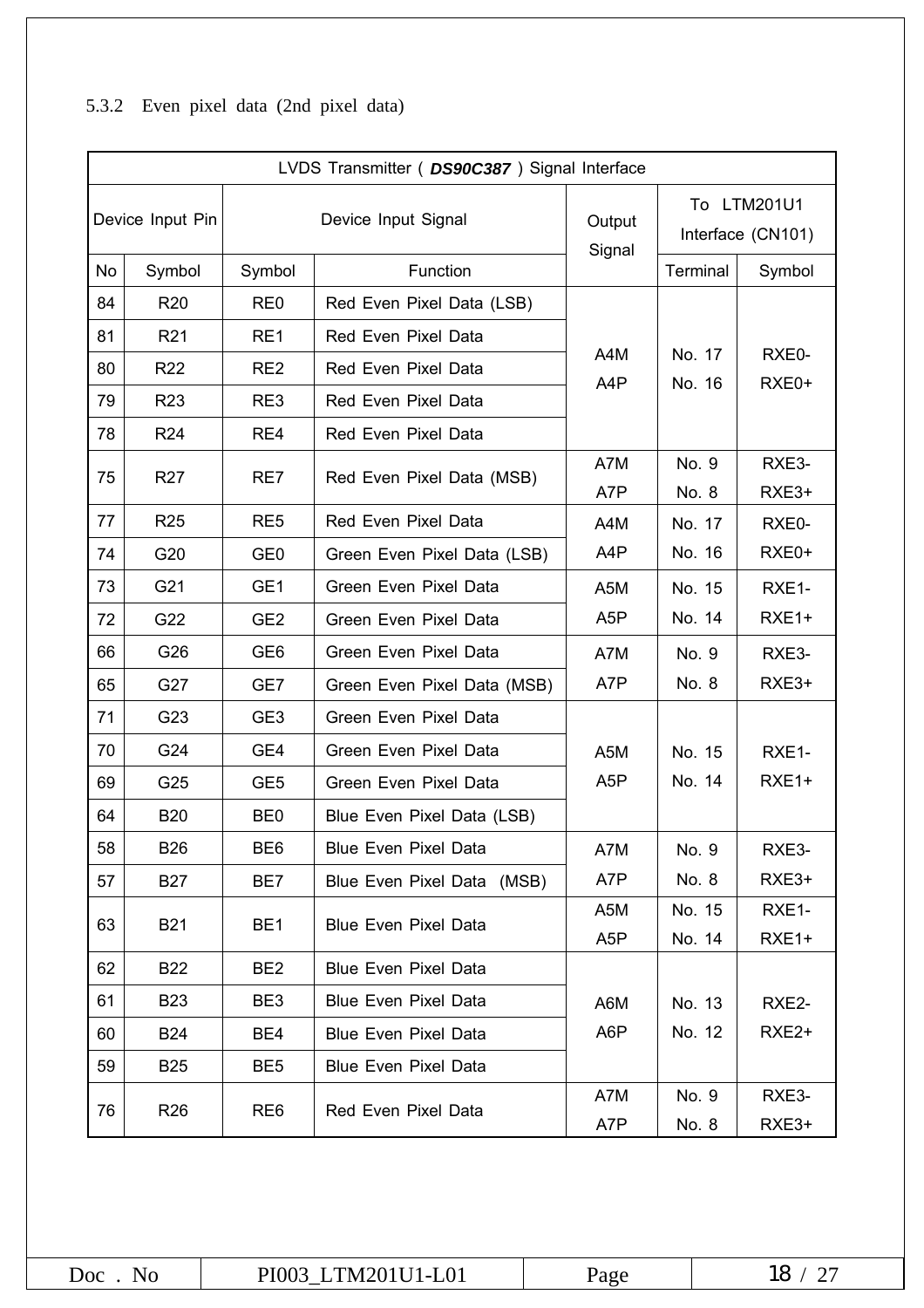| No              | Pin                         | Symbol    | Description                           | Color        | <b>Note</b>    |
|-----------------|-----------------------------|-----------|---------------------------------------|--------------|----------------|
|                 | 1                           | HV        | Power Supply for lamp 1(High voltage) | Pink         | 1              |
|                 | 2                           | HV        | Power Supply for lamp 3(High voltage) | <b>Blue</b>  | 1              |
| CN <sub>1</sub> | 3                           | <b>NC</b> | <b>NC</b>                             |              |                |
|                 | 4                           | LV        | Power Supply for lamp 1(Low voltage)  | <b>Black</b> | $\overline{2}$ |
|                 | 5                           | LV        | Power Supply for lamp 3(Low voltage)  | Yellow       | $\overline{2}$ |
|                 | 1                           | HV        | Power Supply for lamp 2(High voltage) | White        | 1              |
| CN <sub>2</sub> | $\overline{2}$<br><b>LV</b> |           | Power Supply for lamp 2(Low voltage)  | White        | $\overline{2}$ |
|                 | 1                           | HV        | Power Supply for lamp 5(High voltage) | White        | 1              |
| CN <sub>3</sub> | 2                           | LV        | Power Supply for lamp 5(Low voltage)  | White        | $\overline{2}$ |
|                 | 1                           | HV        | Power Supply for lamp 6(High voltage) | Pink         | 1              |
|                 | 2                           | HV        | Power Supply for lamp 4(High voltage) | <b>Blue</b>  | 1              |
| CN <sub>4</sub> | 3                           | <b>NC</b> | <b>NC</b>                             |              |                |
|                 | $\overline{4}$              | LV.       | Power Supply for lamp 6(Low voltage)  | <b>Black</b> | $\overline{2}$ |
|                 | 5                           | LV        | Power Supply for lamp 4(Low voltage)  | Yellow       | $\overline{2}$ |

5.4 Back-light Unit (Connector : YeonHo 2pin: 35001WR-02L or equivalent YeonHo 5pin: 20015HS-05L or equivalent **)**

Note (1) The high voltage power terminal is thick line.

(2) The low voltage power terminal is thin line.

| $\overline{\text{Cov}}$<br>חורו | $\sim 01$<br>TM .<br>PIOV<br>. | $\sim$ $\sim$ $\sim$<br>uz | ∸∽ |
|---------------------------------|--------------------------------|----------------------------|----|
|---------------------------------|--------------------------------|----------------------------|----|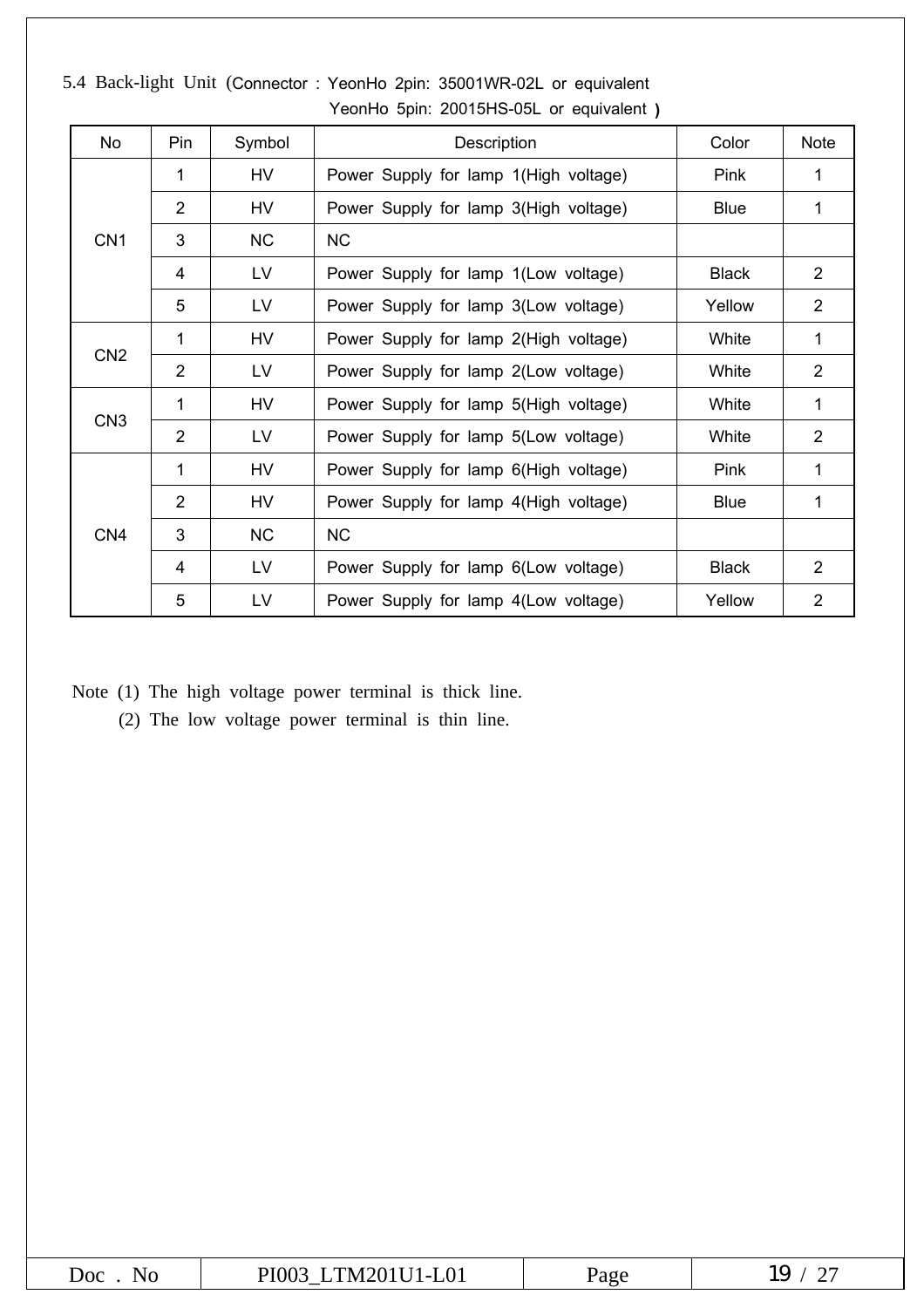|                                          |                |                      | <b>DATA SIGNAL</b>   |                |                |                      |                      |                      | <b>GRAY</b>          |                      |                      |                      |                      |                      |                      |                      |                      |                |                      |                |                      |                      |                      |                      |                |                          |
|------------------------------------------|----------------|----------------------|----------------------|----------------|----------------|----------------------|----------------------|----------------------|----------------------|----------------------|----------------------|----------------------|----------------------|----------------------|----------------------|----------------------|----------------------|----------------|----------------------|----------------|----------------------|----------------------|----------------------|----------------------|----------------|--------------------------|
| <b>COLOR</b>                             | <b>DISPLAY</b> |                      |                      |                |                | <b>RED</b>           |                      |                      |                      |                      |                      |                      | <b>GREEN</b>         |                      |                      |                      |                      |                |                      |                |                      | <b>BLUE</b>          |                      |                      |                | <b>SCALE</b>             |
|                                          |                | R <sub>0</sub>       | R <sub>1</sub>       | R <sub>2</sub> | R <sub>3</sub> | R4                   | R <sub>5</sub>       | R <sub>6</sub>       | R <sub>7</sub>       | G <sub>0</sub>       | G <sub>1</sub>       | G <sub>2</sub>       | G <sub>3</sub>       | G4                   | G5                   | G <sub>6</sub>       | G7                   | B <sub>0</sub> | <b>B1</b>            | <b>B2</b>      | B <sub>3</sub>       | <b>B4</b>            | B <sub>5</sub>       | B <sub>6</sub>       | B7             | LEVEL                    |
|                                          | <b>BLACK</b>   | 0                    | 0                    | 0              | 0              | 0                    | 0                    | 0                    | 0                    | 0                    | 0                    | 0                    | 0                    | 0                    | 0                    | 0                    | 0                    | 0              | 0                    | 0              | 0                    | 0                    | 0                    | 0                    | 0              | $\overline{a}$           |
|                                          | <b>BLUE</b>    | 0                    | 0                    | 0              | 0              | 0                    | 0                    | 0                    | 0                    | 0                    | 0                    | 0                    | 0                    | 0                    | 0                    | 0                    | 0                    | 1              | 1                    | 1              | 1                    | $\mathbf{1}$         | 1                    | $\mathbf{1}$         | 1              | $\overline{\phantom{a}}$ |
|                                          | <b>GREEN</b>   | 0                    | 0                    | 0              | 0              | 0                    | 0                    | 0                    | 0                    | 1                    | 1                    | 1                    | $\mathbf{1}$         | 1                    | 1                    | 1                    | 1                    | 0              | 0                    | 0              | 0                    | 0                    | 0                    | 0                    | 0              | $\overline{\phantom{a}}$ |
| <b>BASIC</b>                             | CYAN           | 0                    | 0                    | 0              | 0              | 0                    | 0                    | 0                    | 0                    | 1                    | 1                    | 1                    | 1                    | 1                    | 1                    | 1                    | 1                    | 1              | 1                    | 1              | 1                    | 1                    | 1                    | 1                    | 1              | $\overline{\phantom{a}}$ |
| <b>COLOR</b>                             | <b>RED</b>     | $\mathbf{1}$         | 1                    | $\mathbf{1}$   | 1              | $\mathbf{1}$         | 1                    | 1                    | 1                    | 0                    | 0                    | 0                    | 0                    | 0                    | 0                    | 0                    | 0                    | 0              | 0                    | 0              | 0                    | 0                    | 0                    | 0                    | 0              | $\overline{\phantom{a}}$ |
|                                          | <b>MAGENTA</b> | $\mathbf{1}$         | 1                    | 1              | 1              | $\mathbf{1}$         | 1                    | $\mathbf{1}$         | 1                    | 0                    | 0                    | 0                    | 0                    | 0                    | 0                    | 0                    | 0                    | 1              | 1                    | 1              | 1                    | $\mathbf{1}$         | 1                    | 1                    | 1              | $\overline{\phantom{a}}$ |
|                                          | <b>YELLOW</b>  | $\mathbf{1}$         | 1                    | $\mathbf{1}$   | 1              | $\mathbf{1}$         | 1                    | 1                    | 1                    | 1                    | 1                    | 1                    | $\mathbf{1}$         | 1                    | 1                    | 1                    | 1                    | 0              | 0                    | 0              | 0                    | 0                    | 0                    | 0                    | 0              | $\overline{\phantom{a}}$ |
|                                          | <b>WHITE</b>   | 1                    | 1                    | 1              | 1              | $\mathbf{1}$         | 1                    | 1                    | 1                    | 1                    | 1                    | 1                    | 1                    | 1                    | 1                    | 1                    | 1                    | 1              | 1                    | 1              | 1                    | 1                    | 1                    | 1                    | 1              | $\blacksquare$           |
|                                          | <b>BLACK</b>   | 0                    | 0                    | 0              | 0              | 0                    | 0                    | 0                    | 0                    | 0                    | 0                    | 0                    | 0                    | 0                    | 0                    | 0                    | 0                    | 0              | 0                    | 0              | 0                    | 0                    | 0                    | 0                    | 0              | R <sub>0</sub>           |
|                                          | <b>DARK</b>    | 1                    | 0                    | 0              | 0              | 0                    | 0                    | 0                    | 0                    | 0                    | 0                    | 0                    | 0                    | 0                    | 0                    | 0                    | 0                    | 0              | 0                    | 0              | 0                    | 0                    | 0                    | 0                    | 0              | R <sub>1</sub>           |
|                                          |                | 0                    | 1                    | 0              | 0              | 0                    | 0                    | 0                    | $\mathbf 0$          | 0                    | 0                    | 0                    | 0                    | $\mathbf 0$          | 0                    | 0                    | 0                    | 0              | 0                    | 0              | $\mathbf 0$          | $\mathbf 0$          | 0                    | 0                    | 0              | R <sub>2</sub>           |
| <b>GRAY</b><br><b>SCALE</b>              |                | ÷                    | ÷                    | ÷              | ÷              | $\ddot{\cdot}$       | ÷                    | ÷                    | ÷                    | ÷                    | ÷                    | ÷                    | ÷                    | ÷                    | ÷                    | ÷                    | ÷                    | ÷              | $\ddot{\phantom{a}}$ | ÷              | ÷                    | ÷                    | $\ddot{\cdot}$       | $\ddot{\cdot}$       | ÷              | $R3-$                    |
| OF RED                                   |                | ÷                    | $\ddot{\phantom{a}}$ | ÷              | $\ddot{\cdot}$ | $\ddot{\cdot}$       | ÷                    | ÷                    | $\ddot{\phantom{a}}$ | ÷                    | $\ddot{\cdot}$       | ÷                    | $\ddot{\phantom{a}}$ | $\ddot{\cdot}$       | ÷                    | ÷                    | $\ddot{\phantom{a}}$ | ÷              | $\ddot{\cdot}$       | ÷              | ÷                    | $\ddot{\cdot}$       | $\ddot{\phantom{a}}$ | $\ddot{\phantom{a}}$ | $\ddot{\cdot}$ | R <sub>252</sub>         |
|                                          |                | 1                    | 0                    | 1              | 1              | $\mathbf{1}$         | 1                    | 1                    | 1                    | 0                    | 0                    | 0                    | 0                    | 0                    | 0                    | 0                    | 0                    | 0              | 0                    | 0              | 0                    | 0                    | 0                    | 0                    | 0              | R253                     |
|                                          | <b>LIGHT</b>   | 0                    | 1                    | $\mathbf{1}$   | 1              | $\mathbf{1}$         | 1                    | 1                    | 1                    | 0                    | 0                    | 0                    | 0                    | 0                    | 0                    | 0                    | 0                    | 0              | 0                    | 0              | 0                    | 0                    | 0                    | 0                    | 0              | R <sub>254</sub>         |
|                                          | <b>RED</b>     | 1                    | 1                    | $\mathbf{1}$   | 1              | $\mathbf{1}$         | 1                    | 1                    | 1                    | 0                    | 0                    | 0                    | 0                    | 0                    | 0                    | 0                    | 0                    | 0              | 0                    | 0              | 0                    | $\mathbf 0$          | 0                    | 0                    | 0              | R255                     |
|                                          | <b>BLACK</b>   | 0                    | 0                    | 0              | 0              | 0                    | 0                    | 0                    | 0                    | 0                    | 0                    | 0                    | 0                    | 0                    | 0                    | 0                    | 0                    | 0              | 0                    | 0              | 0                    | 0                    | 0                    | 0                    | 0              | G <sub>0</sub>           |
|                                          | <b>DARK</b>    | 0                    | 0                    | 0              | 0              | 0                    | 0                    | 0                    | 0                    | $\mathbf{1}$         | 0                    | 0                    | 0                    | 0                    | 0                    | 0                    | 0                    | 0              | 0                    | 0              | $\mathbf 0$          | $\mathbf 0$          | 0                    | 0                    | 0              | G <sub>1</sub>           |
| <b>GRAY</b>                              |                | 0                    | 0                    | 0              | 0              | 0                    | 0                    | 0                    | $\mathbf 0$          | 0                    | 1                    | 0                    | 0                    | 0                    | 0                    | 0                    | 0                    | 0              | 0                    | 0              | 0                    | 0                    | 0                    | 0                    | 0              | G <sub>2</sub>           |
| <b>SCALE</b>                             |                | ÷                    | ÷                    | ÷              | ÷              | $\ddot{\cdot}$       | ÷                    | ÷                    | ÷                    | ÷                    | $\ddot{\phantom{a}}$ | ÷                    | ÷                    | ÷                    | ÷                    | ÷                    | ÷                    | ÷              | ÷                    | ÷              | ÷                    | ÷                    | $\ddot{\cdot}$       | ÷                    | ÷              | $G3-$                    |
| OF                                       |                |                      | ¢                    | t              | $\ddot{\cdot}$ | $\ddot{\phantom{a}}$ | ÷                    |                      | $\ddot{\phantom{a}}$ | $\ddot{\cdot}$       | $\ddot{\cdot}$       | $\ddot{\phantom{a}}$ | $\ddot{\phantom{a}}$ | $\ddot{\cdot}$       |                      | $\ddot{\cdot}$       |                      | ÷              | $\ddot{\cdot}$       | $\ddot{\cdot}$ | $\ddot{\phantom{a}}$ | $\ddot{\cdot}$       |                      | $\ddot{\cdot}$       | $\ddot{\cdot}$ | G252                     |
| <b>GREEN</b>                             |                | 0                    | 0                    | 0              | 0              | 0                    | 0                    | 0                    | 0                    | 1                    | 0                    | $\mathbf{1}$         | $\mathbf{1}$         | 1                    | $\mathbf{1}$         | 1                    | 1                    | 0              | 0                    | 0              | 0                    | 0                    | 0                    | 0                    | 0              | G253                     |
|                                          | <b>LIGHT</b>   | 0                    | 0                    | 0              | 0              | 0                    | 0                    | 0                    | 0                    | 0                    | 1                    | 1                    | $\mathbf{1}$         | 1                    | 1                    | $\mathbf{1}$         | 1                    | 0              | 0                    | 0              | 0                    | 0                    | 0                    | 0                    | 0              | G254                     |
|                                          | <b>GREEN</b>   | 0                    | 0                    | 0              | 0              | 0                    | 0                    | 0                    | 0                    | $\mathbf{1}$         | 1                    | 1                    | $\mathbf{1}$         | 1                    | 1                    | 1                    | 1                    | 0              | 0                    | 0              | 0                    | 0                    | 0                    | 0                    | 0              | G255                     |
|                                          | <b>BLACK</b>   | 0                    | 0                    | 0              | 0              | 0                    | 0                    | 0                    | 0                    | 0                    | 0                    | 0                    | 0                    | 0                    | 0                    | 0                    | 0                    | 0              | 0                    | 0              | 0                    | 0                    | 0                    | 0                    | 0              | B <sub>0</sub>           |
|                                          | <b>DARK</b>    | 0                    | $\Omega$             | $\Omega$       | 0              | 0                    | 0                    | $\Omega$             | 0                    | 0                    | $\Omega$             | 0                    | $\Omega$             | 0                    | 0                    | 0                    | 0                    | 1              | 0                    | 0              | $\Omega$             | $\mathbf 0$          | 0                    | $\Omega$             | $\Omega$       | <b>B1</b>                |
| <b>GRAY</b>                              |                | 0                    | $\mathbf 0$          | $\mathbf 0$    | $\mathbf 0$    | $\mathbf 0$          | $\mathbf 0$          | 0                    | 0                    | 0                    | $\mathbf 0$          | $\mathbf 0$          | 0                    | $\mathbf 0$          | $\mathbf 0$          | 0                    | 0                    | $\mathbf 0$    | $\mathbf{1}$         | $\mathbf 0$    | 0                    | $\mathbf 0$          | $\mathbf 0$          | 0                    | 0              | <b>B2</b>                |
| <b>SCALE</b>                             |                | $\ddot{\cdot}$       | $\ddot{\phantom{a}}$ | t,             | ÷              | $\ddot{\cdot}$       | ÷                    | ÷                    | $\ddot{\phantom{a}}$ | ÷                    | $\ddot{\cdot}$       | ÷                    | ÷                    | ÷                    | ÷                    | $\ddot{\phantom{a}}$ | $\ddot{\cdot}$       | ÷              | $\ddot{\cdot}$       | ÷              | ÷                    | $\ddot{\phantom{a}}$ | ÷                    | $\ddot{\phantom{a}}$ | ÷              | $B3-$                    |
| $\mathsf{OF}% \left( \mathcal{M}\right)$ |                | $\ddot{\phantom{a}}$ | $\ddot{\phantom{a}}$ | ÷              | ÷              | $\ddot{\phantom{a}}$ | $\ddot{\phantom{a}}$ | $\ddot{\phantom{a}}$ | $\ddot{\cdot}$       | $\ddot{\phantom{a}}$ | $\ddot{\cdot}$       | $\ddot{\phantom{a}}$ | $\ddot{\phantom{a}}$ | $\ddot{\phantom{a}}$ | $\ddot{\phantom{a}}$ | $\ddot{\phantom{a}}$ | ÷                    | t,             | $\ddot{\phantom{a}}$ | t,             | $\ddot{\phantom{a}}$ | $\ddot{\cdot}$       | $\ddot{\cdot}$       | $\ddot{\phantom{a}}$ | $\ddot{\cdot}$ | B252                     |
| <b>BLUE</b>                              |                | 0                    | 0                    | 0              | $\mathbf 0$    | 0                    | 0                    | 0                    | 0                    | $\mathbf 0$          | 0                    | $\mathbf 0$          | 0                    | 0                    | 0                    | 0                    | 0                    | $\mathbf{1}$   | 0                    | $\mathbf{1}$   | $\mathbf{1}$         | $\mathbf{1}$         | $\mathbf{1}$         | $\mathbf{1}$         | $\mathbf{1}$   | B253                     |
|                                          | <b>LIGHT</b>   | $\mathbf 0$          | 0                    | 0              | $\mathsf 0$    | 0                    | 0                    | 0                    | 0                    | $\mathbf 0$          | 0                    | 0                    | 0                    | 0                    | 0                    | 0                    | 0                    | 0              | $\mathbf{1}$         | $\mathbf{1}$   | $\mathbf{1}$         | $\mathbf{1}$         | $\mathbf{1}$         | $\mathbf{1}$         | $\mathbf{1}$   | <b>B254</b>              |
|                                          | <b>BLUE</b>    | $\mathsf{O}\xspace$  | 0                    | 0              | 0              | 0                    | 0                    | 0                    | 0                    | $\mathsf{O}\xspace$  | 0                    | 0                    | $\mathsf{O}\xspace$  | 0                    | $\mathbf 0$          | 0                    | 0                    | $\mathbf{1}$   | $\mathbf{1}$         | $\mathbf{1}$   | $\mathbf{1}$         | $\mathbf{1}$         | $\mathbf{1}$         | $\mathbf{1}$         | $\mathbf{1}$   | B255                     |

## 5.5 Input Signals, Basic Display Colors and Gray Scale of Each Color

Note) Definition of Gray :

Rn : Red Gray, Gn : Green Gray, Bn : Blue Gray (n = Gray level) Input Signal :  $0 = Low$  level voltage,  $1 = High$  level voltage

| Doc<br>No | LTM201U1-L01<br>PI003 | zage | $\alpha$ |
|-----------|-----------------------|------|----------|
|-----------|-----------------------|------|----------|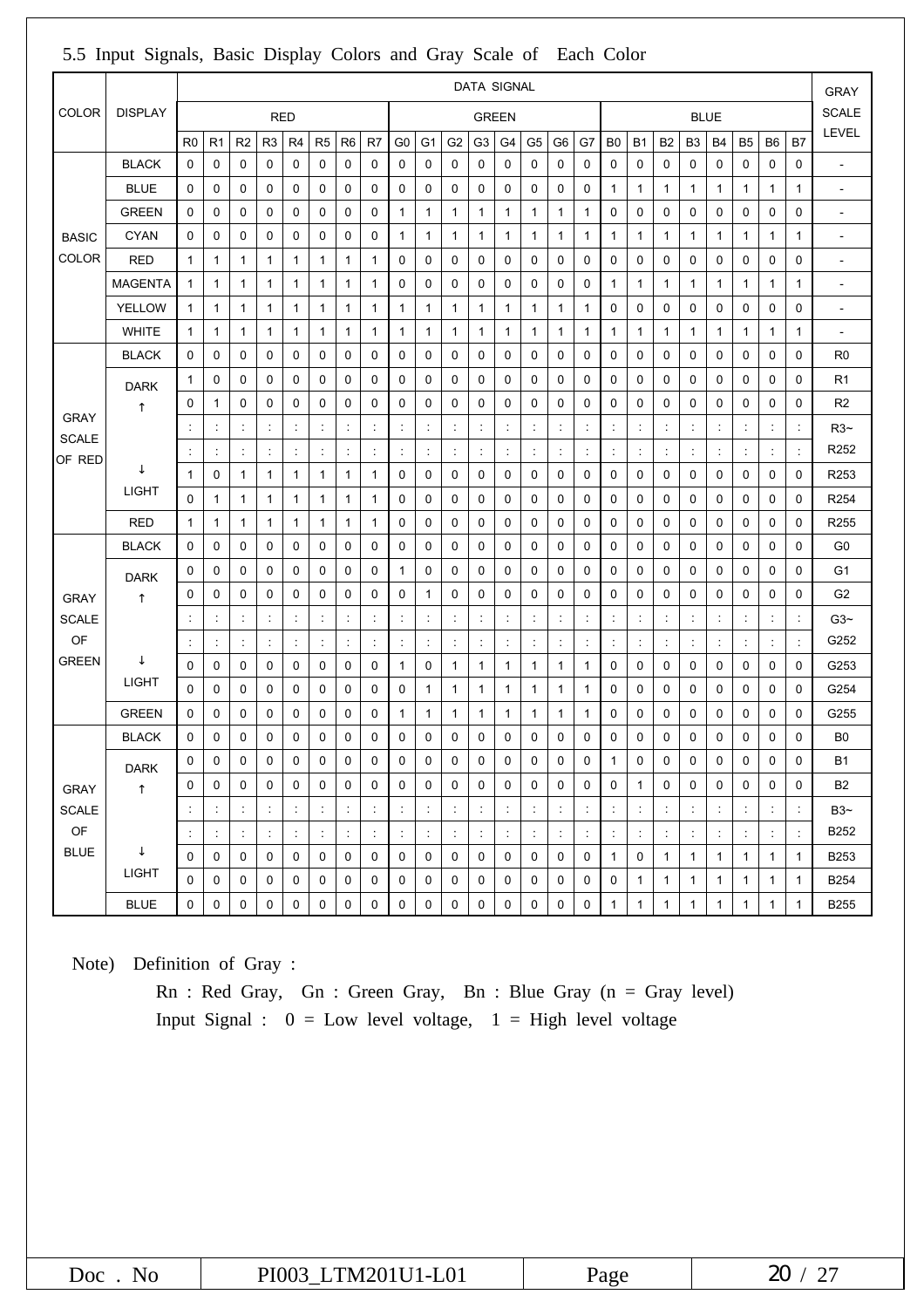# **6. Interface Timing**

| <b>SIGNAL</b>                     | <b>ITEM</b>         | <b>SYMBOL</b>       | MIN.           | TYP.   | MAX.  | <b>UNIT</b> | <b>NOTE</b>   |
|-----------------------------------|---------------------|---------------------|----------------|--------|-------|-------------|---------------|
|                                   | Frequency           | 1/TC                | 64             | 65.125 | 66.25 | <b>MHz</b>  |               |
| Clock                             | High Time           | <b>TCH</b>          | $\overline{4}$ |        |       | nsec        |               |
|                                   | Low Time            | <b>TCL</b>          | $\overline{4}$ |        |       | nsec        | (1), (2), (3) |
|                                   | Setup Time          | <b>TDS</b>          | $\overline{4}$ |        |       | nsec        |               |
| Data/DE                           | Hold Time           | <b>TDH</b>          | $\overline{4}$ |        |       | nsec        |               |
| Frame Frequency                   | Cycle               | $\operatorname{Tv}$ | 16.4           | 16.7   | 16.9  | msec        |               |
| Vertical Active                   | Display Period      | <b>TVD</b>          | 1200           | 1200   | 1200  | lines       |               |
| Display Term                      | <b>Blank Period</b> | <b>TVB</b>          | 29             |        |       | lines       | (3)           |
| One Line<br>Scanning Time         | Cycle               | TH                  | 880            | 880    |       | clocks      | (3)           |
| Horizontal Active<br>Display Term | Display Period      | <b>THD</b>          | 800            | 800    | 800   | clocks      | 2pixel/clock  |

6.1 Timing Parameters ( DE only mode )

Note (1) Test Point : TTL control signal and CLK at LVDS Tx input terminal in system (2) Internal  $Vec = 3.3V$ 

(3) VESA UXGA Coordinated Video Timing (Reduced Blanking)

| ЮC<br>NG. | 1201U1-L01<br>PI003<br>m.<br>'WI | 'age<br>$\sim$ | $\sim$ $\sim$<br>$\sim$<br>$\overline{\phantom{0}}$ |
|-----------|----------------------------------|----------------|-----------------------------------------------------|
|-----------|----------------------------------|----------------|-----------------------------------------------------|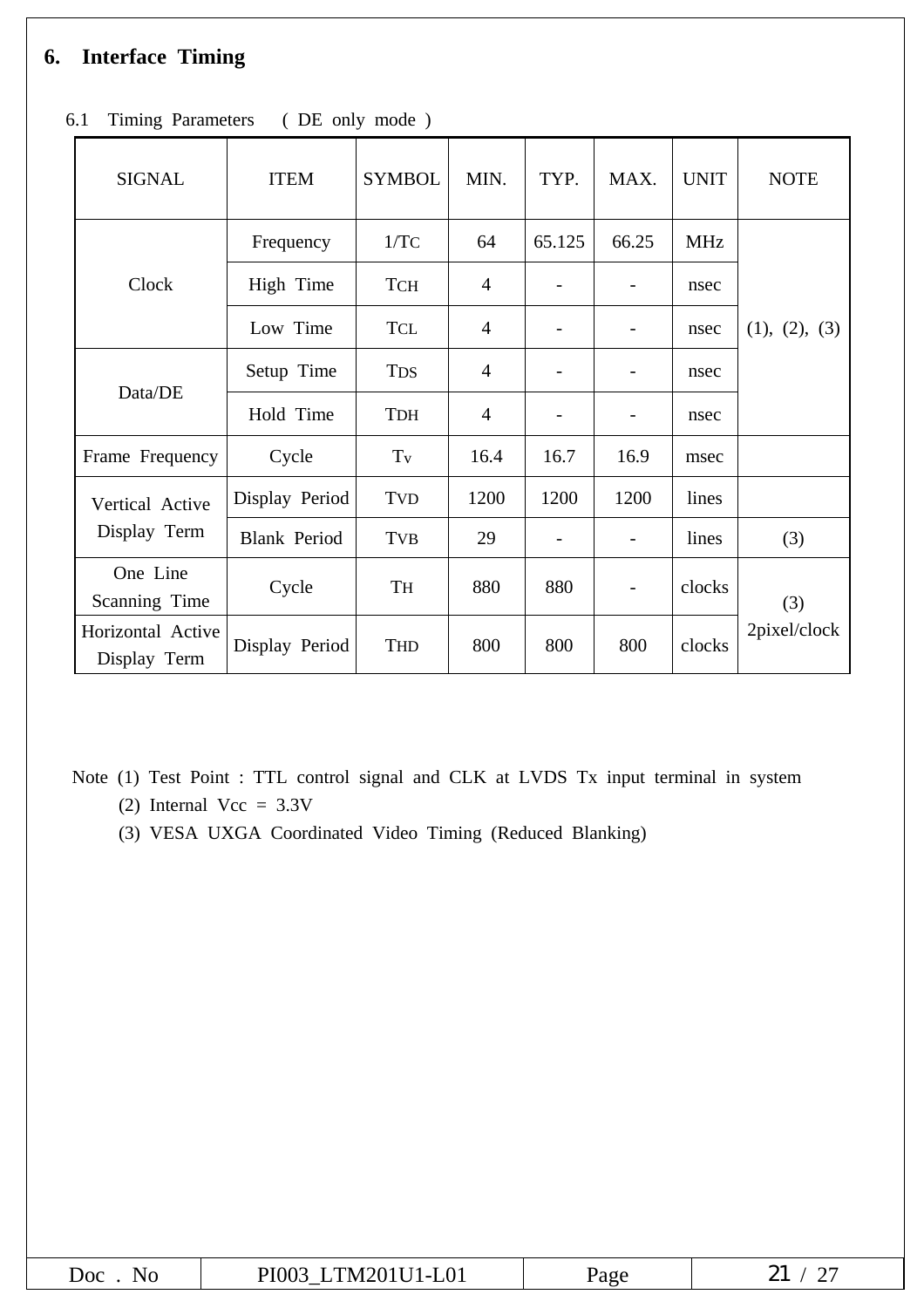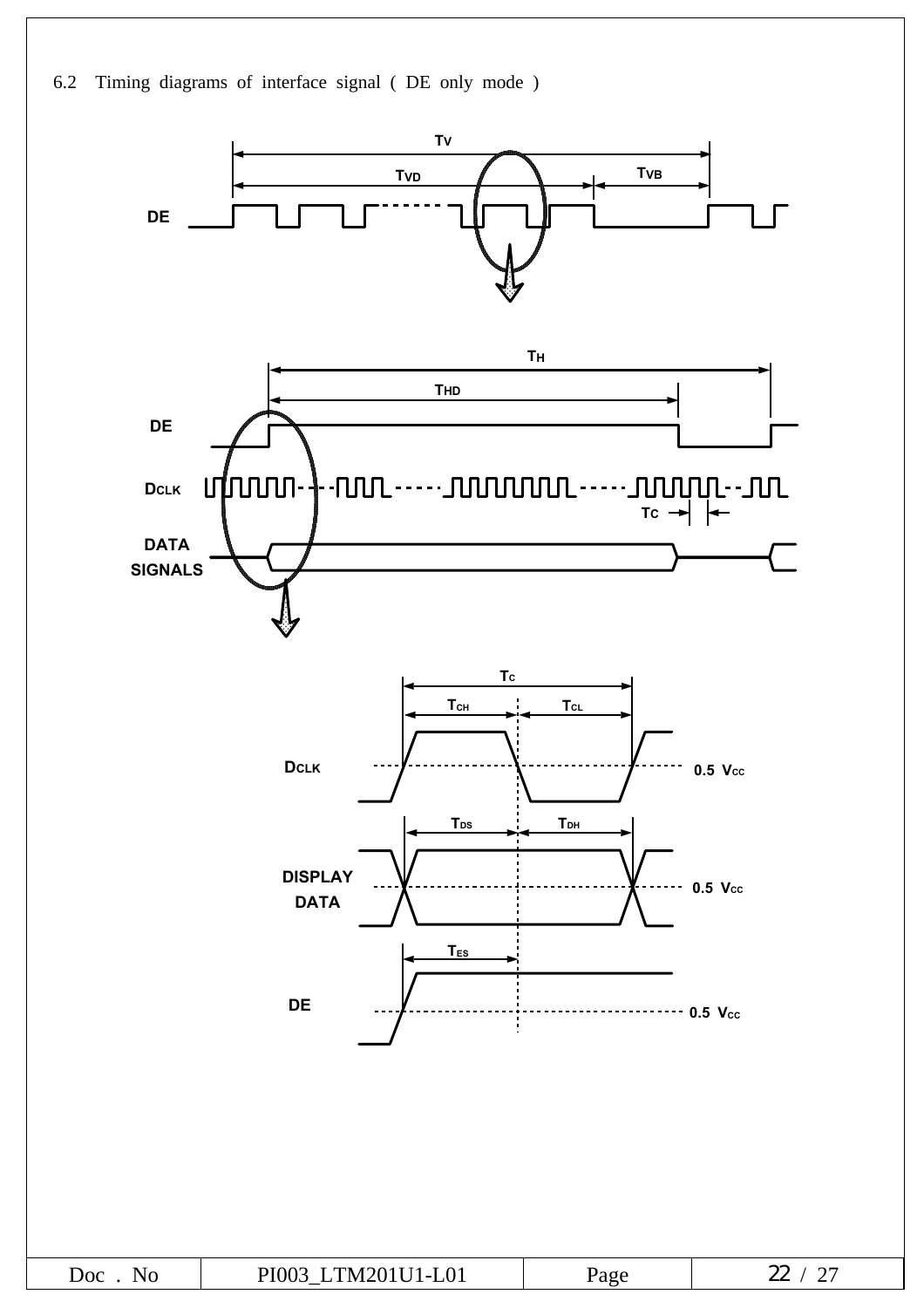#### 6.3 Power ON/OFF Sequence

: To prevent a latch-up or DC operation of the LCD module, the power on/off sequence should follow the diagram below.



Power ON/OFF Sequence

NOTE.

- (1) The supply voltage of the external system for the module input should be the same as the definition of VDD.
- (2) Apply the lamp voltage within the LCD operation range. When the back-light turns on before the LCD operation or the LCD turns off before the back-light turns off, the display may momentarily become abnormal screen.
- (3) In case of VDD = off level, please keep the level of input signals on the low or keep a high impedance.
- (4) T4 should be measured after the module has been fully discharged between power off and on period.
- (5) Interface signal should not be kept at high impedance when the power is on.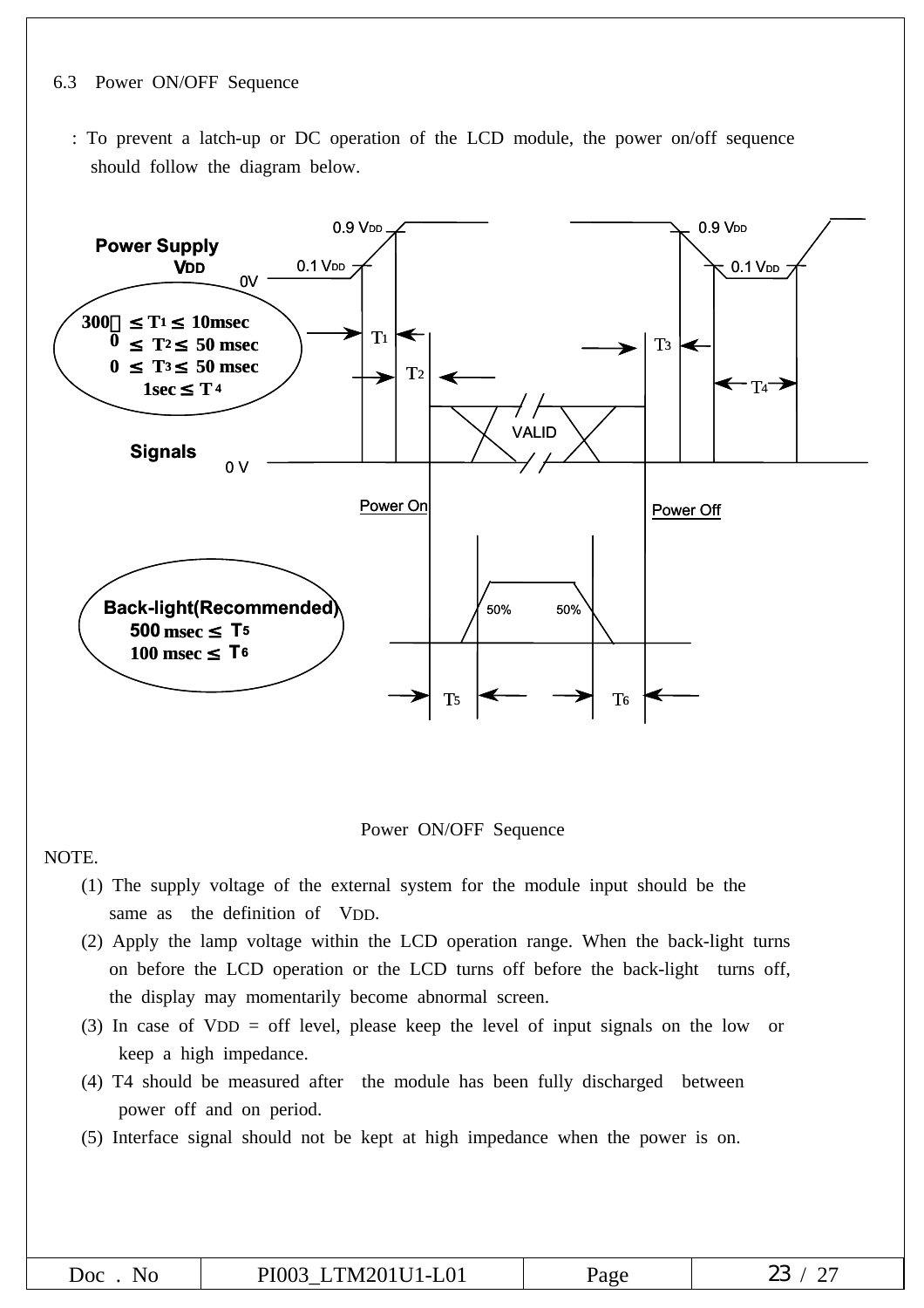# **7. Outline Dimension**

**(Refer to the next page.)**

| ഹ<br>$\sim$ $\sim$<br>___ | 211120101201<br>$\overline{\phantom{0}}$ | -- - - - - | - |
|---------------------------|------------------------------------------|------------|---|
|                           |                                          |            |   |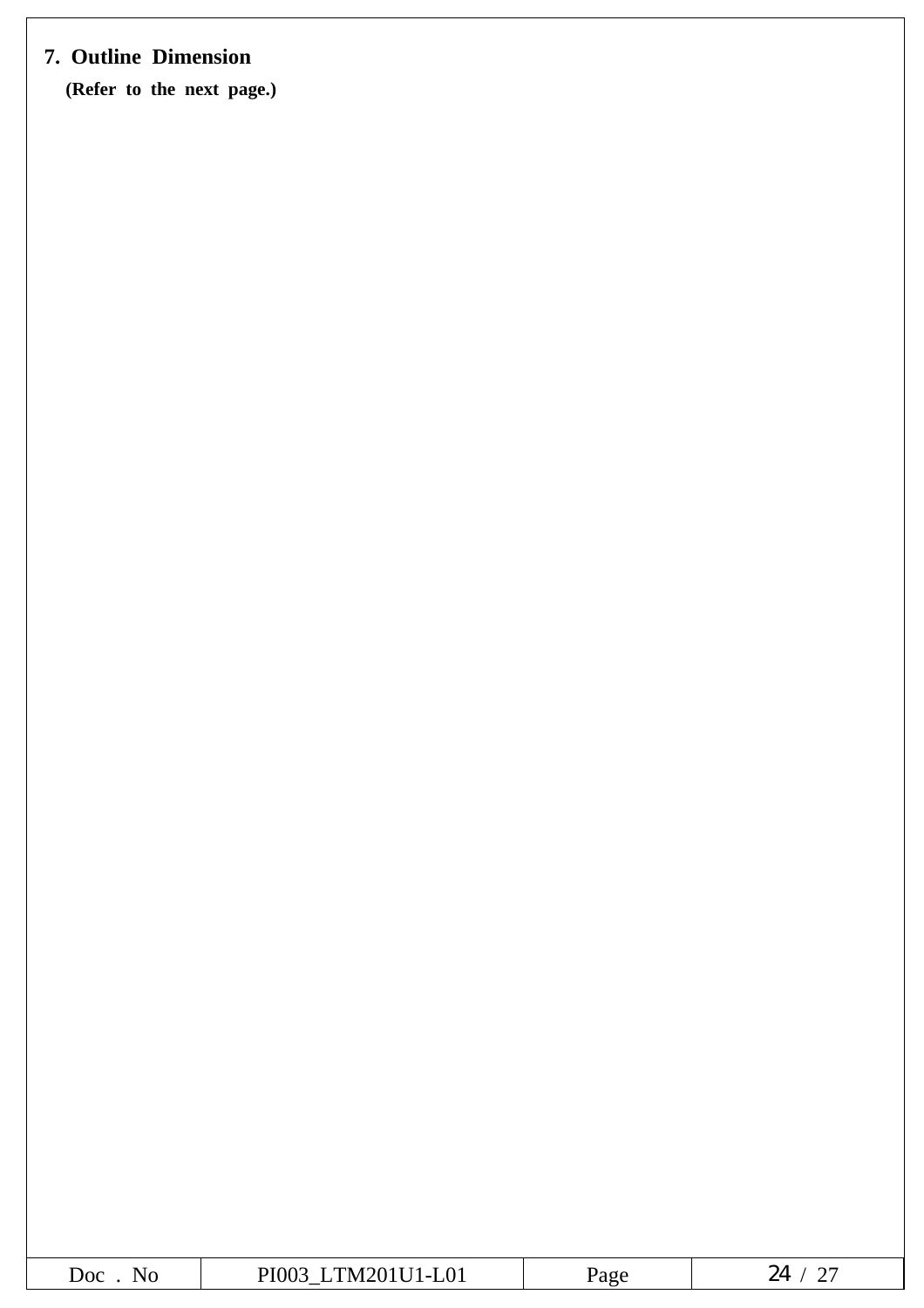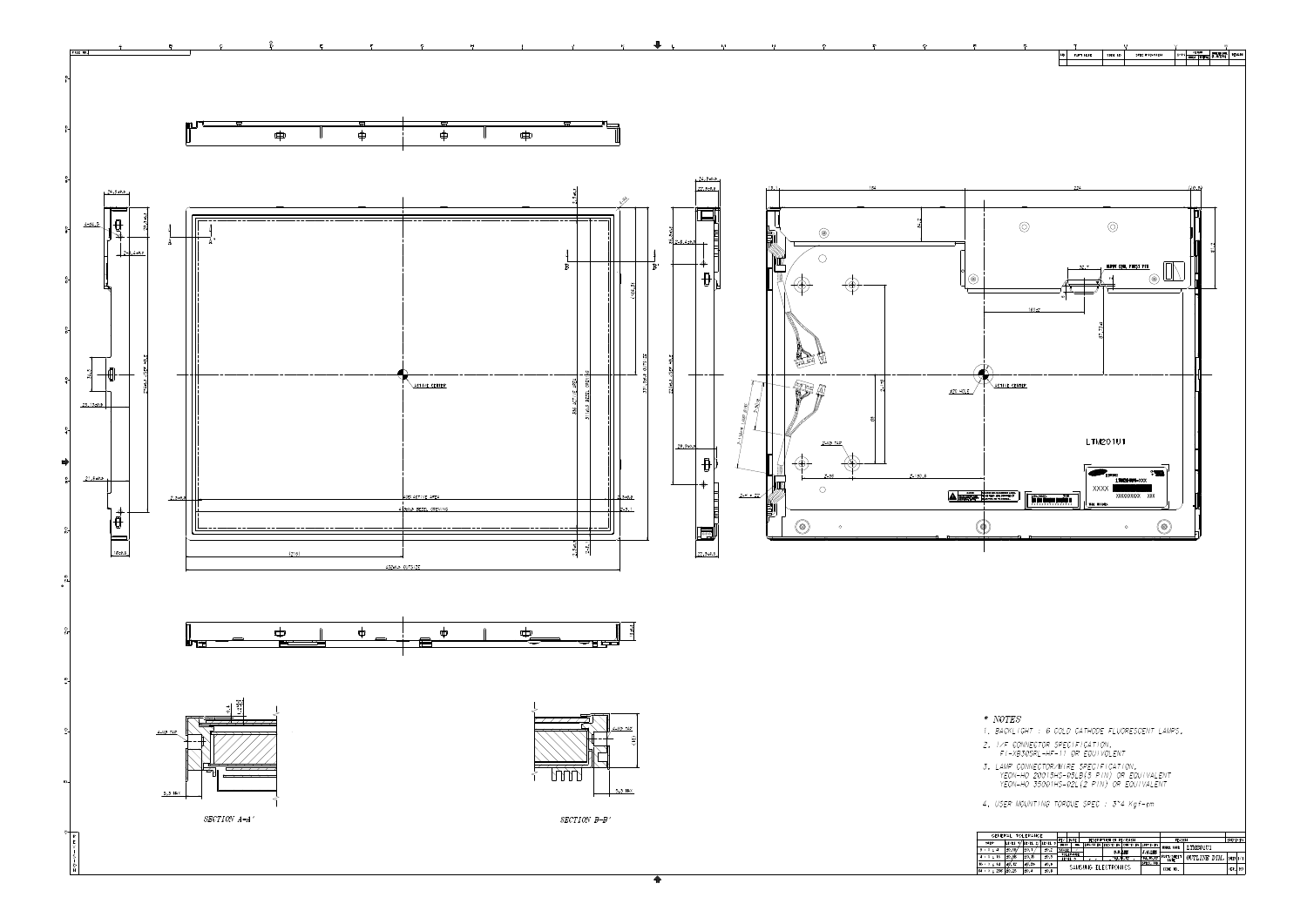### **8. General Precautions**

8.1 Handling

- (a) When the module is assembled, it should be attached to the system firmly using all mounting holes. Be careful not to twist nor bend the modules.
- (b) Because the inverter use high voltage, it should be disconnected from power before it is assembled or disassembled.
- (c) Refrain from strong mechanical shock and /or any force to the module. In addition to damage, this may cause improper operation or damage to the module and CCFT back-light.
- (d) Note that polarizers are very fragile and could be easily damaged. Do not press or scratch the surface using the harder than a HB pencil lead.
- (e) Wipe off water droplets or oil immediately. If you leave the droplets for a long time, staining and discoloration may occur.
- (f) If the surface of the polarizer is dirty, clean it using some absorbent cotton or soft cloth.
- (g) The desirable cleaners are water, IPA(Isopropyl Alcohol) or Hexane. Do not use Ketone type materials(ex. Acetone), Ethyl alcohol, Toluene, Ethyl acid or Methyl chloride. It might permanent damage to the polarizer due to chemical reaction.
- (h) If the liquid crystal material leaks from the panel, it should be kept away from the eyes or mouth. In case of contact with hands, legs or clothes, it must be washed away thoroughly with soap.
- (i) Protect the module from static which may cause damage to the CMOS Gate Array IC.
- (j) Use finger-stalls with soft gloves in order to keep display clean during the incoming inspection and assembly process.
- (k) Do not disassemble the module.
- (l) Do not pull or fold the lamp wire.
- (m) Do not adjust the variable resistor located on the module.
- (n) Protection film for polarizer on the module should be slowly peeled off just before use so that the electrostatic charge can be minimized.
- (o) Pins of I/F connector should not be touched directly with bare hands.

| No<br>DOC. | LTM201U1-L01<br>PI003 | Page | 26 |
|------------|-----------------------|------|----|
|------------|-----------------------|------|----|